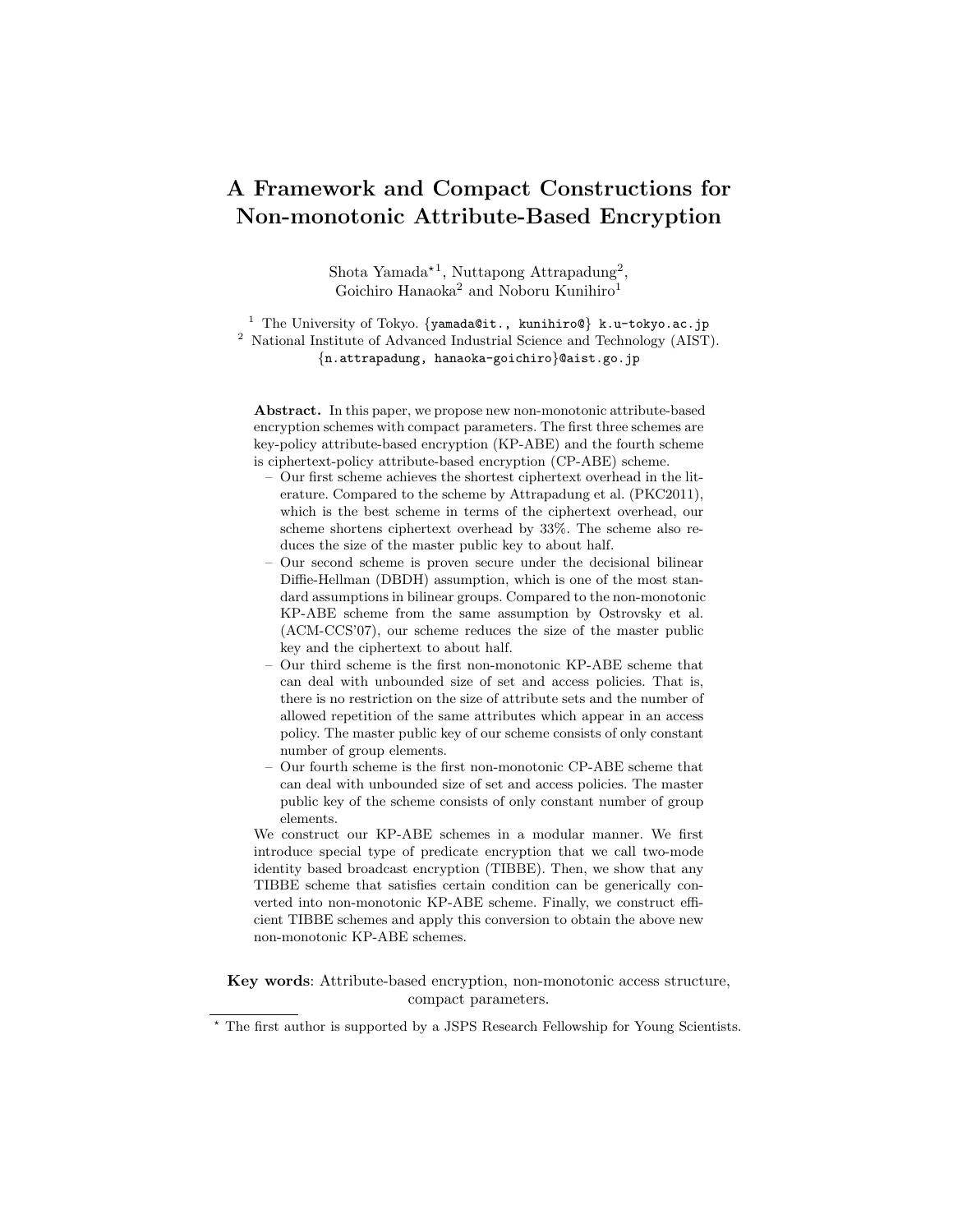#### 1 Introduction

In many systems, a server monitors access to sensitive data so that only certain users can access it. If the server is not fully trusted, the data must be encrypted. However, a standard public key encryption scheme is not appropriate, because it severely limits the users who can access the contents.

To solve this problem, Sahai and Waters [31] were the first to study attributebased encryption (ABE). In ABE, one can encrypt data for a set of receivers that satisfy certain condition. In Sahai and Waters' scheme, a ciphertext and a private key are associated with a set of attributes, and the key can decrypt the ciphertext if and only if these sets overlap more than certain threshold. Goyal, Pandey, Sahai, and Waters [16] further extended their result and proposed schemes that support finer-grained access control. In their scheme, a ciphertext is associated with a set of attributes, and a private key is associated with an access structure that is specified by a Boolean formula. Decryption is possible when the set satisfies this Boolean formula. Their schemes are called key-policy ABE (KP-ABE), because the key specifies the access structure. Ciphertext-policy ABE (CP-ABE) is complementary form to KP-ABE in the sense that a ciphertext specifies an access structure while a key is associated with a set of attributes. The first studies of CP-ABE appear in [5, 12].

The above schemes can express a wide class of access structures, but they are still limited because they only support a monotonic access structure. In particular, they cannot deal with an access structure that is associated with a Boolean formula that includes the negation of attributes. This is not convenient for real world applications. One possible solution to this problem is to explicitly include attributes that express absence of attributes in the attribute space, as suggested in [16]. For example, in the CP-ABE case, to generate a key for an attribute  $x_1$ , one should generate the key for a set that includes  $x_1$  and attributes "Not  $x_j$ " for all attribute  $x_j$  such that  $x_j \neq x_1$ , using the underlying monotonic CP-ABE system. Then, a ciphertext for "Not  $x_2$ " can be decrypted by the key as desired, because "Not  $x_2$ "  $\in \{x_1,$  "Not  $x_2$ ", "Not  $x_3$ ", ..., }. This solution works well in the settings where attribute space is small, but does not work if the attribute space is exponentially large.

Ostrovsky, Sahai, and Waters [28] addressed this problem and constructed the first KP-ABE scheme that supports a non-monotonic access structure by using an idea from the Naor-Pinkas revocation scheme [25]. Following their work, several non-monotonic KP/CP-ABE schemes have been proposed [21, 26, 3, 27].

Our Contributions. In this paper, we propose new non-monotonic ABE schemes. Our new schemes either improve efficiency or achieve a new functionality that was previously not possible. We propose the following four schemes. The first three schemes are KP-ABE schemes and the last one is CP-ABE scheme.

– The first scheme has very compact ciphertexts. The ciphertext overhead of our scheme consists of only two group elements, which is even shorter than the currently shortest scheme of [3]. Furthermore, the scheme also reduces the size of master public key to about half while the private key size is slightly larger.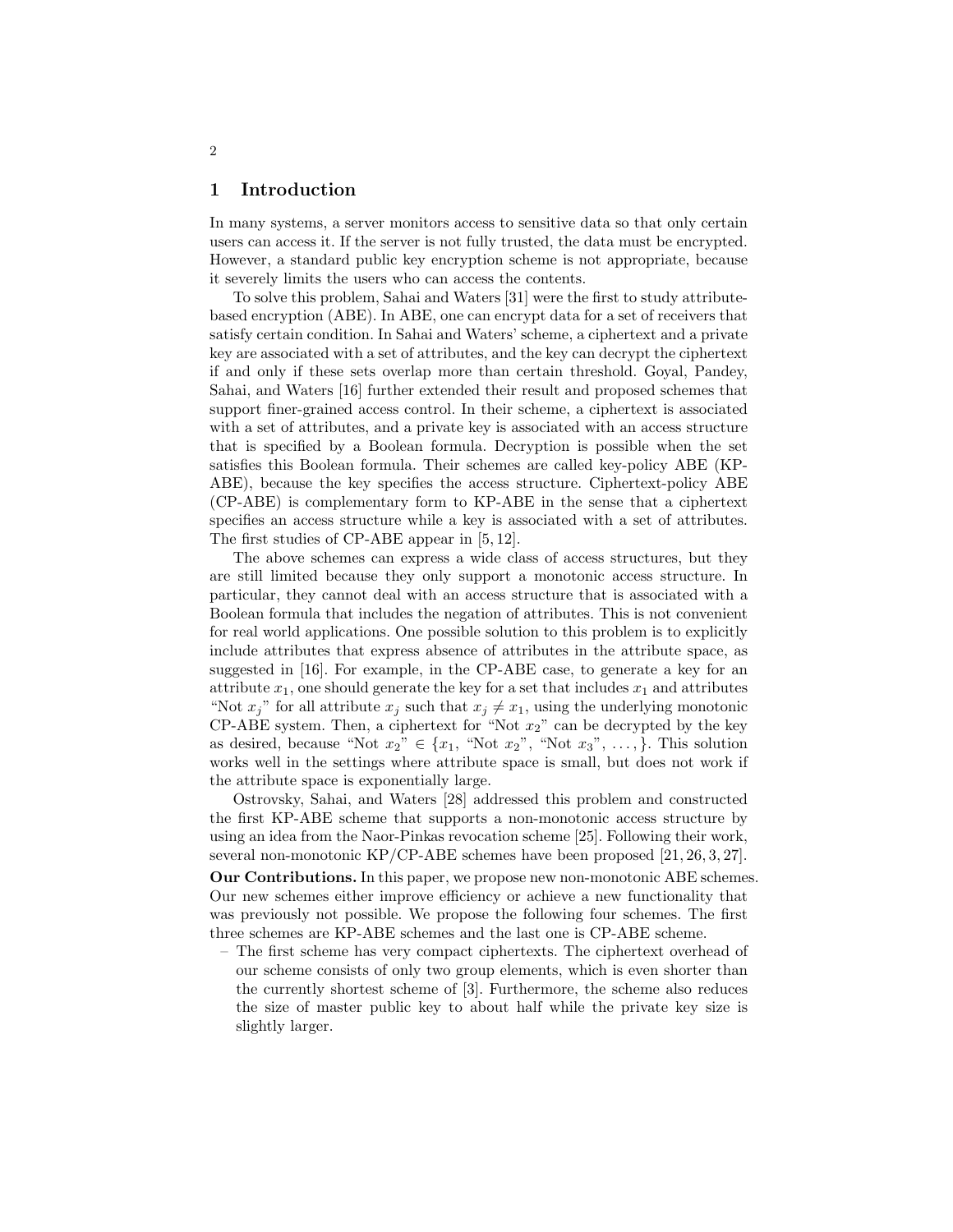- The second scheme is proven secure under the decisional bilinear Diffie-Hellman (DBDH) assumption, which is one of the weakest number theoretic assumptions in bilinear groups. The public key and the ciphertext size of our scheme are about half the size of the scheme in [28], which is secure under the same assumption. The encryption algorithm of our scheme is at least two times faster than the existing scheme, but our decryption algorithm is somewhat slower.
- The third scheme is the first non-monotonic KP-ABE scheme in the standard model that supports fully unbounded attribute sets and access policies. That is, there is no restriction on the size of the attribute set, or on the number of times the same attributes can appear in an access policy. The master public key of the scheme is very compact: it consists of only constant number of group elements. Such a construction has previously only been possible in the random oracle model [21].
- The fourth scheme is the first non-monotonic CP-ABE scheme that supports fully unbounded size of attribute sets and access policies. The master public key of our scheme consists of only constant number of group elements.

We construct the above KP-ABE schemes in a modular way. First, we define a new predicate encryption that we call two mode identity based broadcast encryption (TIBBE). In TIBBE, a ciphertext is associated with a set of identities. A private key is associated with an identity and certain "type". There are two types of keys in the system. First type keys can decrypt the ciphertext iff the identity is included in the set, while the second type keys can iff the identity is not included. The notion of TIBBE is an extension of identity based broadcast encryption (IBBE) and identity based revocation (IBR). We show that any TIBBE scheme with a certain property can be generically converted into a non-monotonic KP-ABE scheme. This can be seen as an extension of the previous result in [3] that converts any IBBE scheme with certain properties into a (monotonic) KP-ABE scheme. Finally, we construct efficient TIBBE schemes. By applying our conversion to these schemes, we obtain our new non-monotonic KP-ABE schemes.

While we construct KP-ABE schemes in a modular way, our construction of the above non-monotonic CP-ABE scheme is more direct. Our construction is based on the (monotonic) CP-ABE scheme recently proposed by [30]. We extend their scheme to support a non-monotonic access structure by applying an idea from the IBR scheme in [21] to the CP-ABE setting.

Finally, we remark that all our schemes are selectively secure. Constructing adaptively secure schemes with similar property is left open for future research.

Other Related Works. After the work of Sahai and Waters [31], many CP/KP-ABE schemes have been proposed [16, 15, 32, 17]. The first adaptively secure ABE schemes were proposed in [20] using composite order groups. Later, schemes on prime order groups were proposed [26, 27, 19, 24]. The settings with multipleauthorities are investigated in several works [10, 1, 11, 22]. To construct a scheme with even more general access structure is an important direction of research. Recently, there are significant progress toward this direction [33, 13, 14].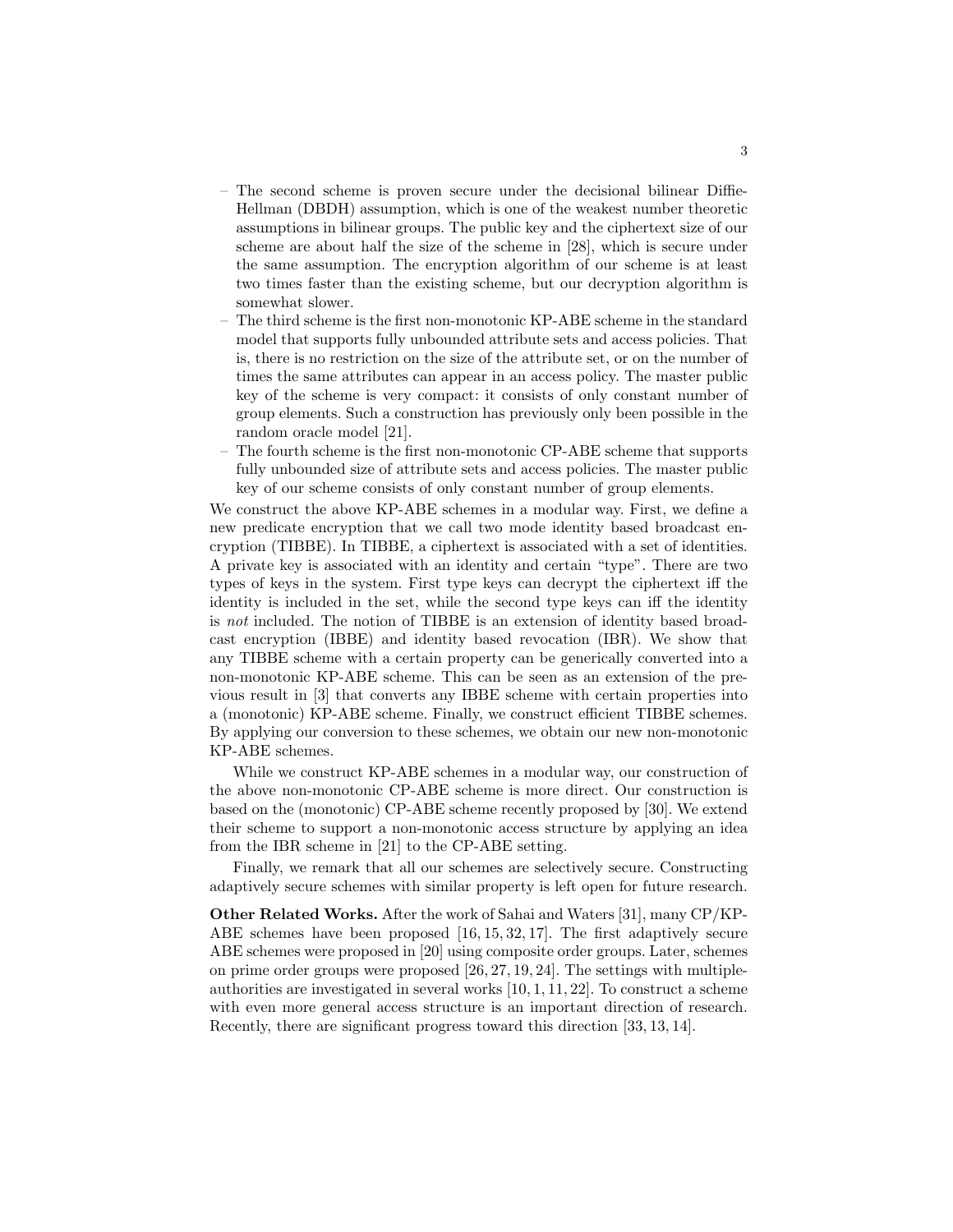#### 2 Preliminaries

#### 2.1 Notation

We will treat a vector as a row vector, unless stated otherwise. For any vector  $\mathbf{a} = (a_1, \ldots, a_n) \in \mathbb{Z}_p^n$ ,  $g^{\mathbf{a}} = (g^{a_1}, \ldots, g^{a_n})$ . For  $\mathbf{a}, \mathbf{z} \in \mathbb{Z}_p^n$ , we denote their inner product as  $\langle \mathbf{a}, \mathbf{z} \rangle = \mathbf{a} \cdot \mathbf{z}^\top = \sum_{i=1}^n a_i z_i$ . We denote by  $\mathbf{e}_i$  the *i*-th unit vector: its *i*th component is one, all others are zero. We also denote by  $[n]$  a set  $\{1, \ldots, n\}$  for an integer  $n > 0$  and  $[n_1, \ldots, n_m] = [n_1] \times \cdots \times [n_m]$  for integers  $n_1, \ldots, n_m > 0$ . For a set U, we define  $2^U = \{ \dot{S} | S \subseteq U \}$  and  $\begin{pmatrix} U \\ \langle k \rangle \end{pmatrix} = \{ S | S \subseteq U, |S| < k \}$  for  $k \leq |U|$ .

#### 2.2 Definition of Predicate Encryption

Here, we define the syntax of predicate encryption. We emphasize that we do not consider attribute hiding in this paper.<sup>3</sup>

SYNTAX. Let  $R = \{R_N : A_N \times B_N \to \{0,1\} \mid N \in \mathbb{N}^c\}$  be a relation family where  $A_N$  and  $B_N$  denote "key attribute" and "ciphertext attribute" spaces and c is some fixed constant. The index  $N = (n_1, n_2, \ldots, n_c)$  of  $R_N$  denotes the numbers of bounds for corresponding parameters. If an index  $N$  is not required, we say that R is an unbounded relation. A predicate encryption  $(PE)$  scheme for  $R$  consists of the following algorithms:

- $\mathsf{Setup}(\lambda,N) \to (\mathsf{mpk},\mathsf{msk})$ : The setup algorithm takes as input a security parameter  $\lambda$  and a index N of the relation  $R_N$  and outputs a master public key mpk and a master secret key msk.
- KeyGen(msk, mpk,  $X$ )  $\rightarrow$  sk<sub>X</sub>: The key generation algorithm takes as input the master secret key msk, the master public key mpk, and a key attribute  $X \in$  $A_N$ . It outputs a private key sk<sub>X</sub>. We assume X is included in sk<sub>X</sub> implicitly.
- Encrypt(mpk,  $M, Y$ )  $\rightarrow C$ : The encryption algorithm takes as input a master public key mpk, the message M, and a ciphertext attribute  $Y \in B_N$ . It will output a ciphertext  $C$ .
- Decrypt(mpk,  $C, Y,$ sk $_X$ )  $\rightarrow$  M or  $\perp$ : We assume that the decryption algorithm is deterministic. The decryption algorithm takes as input the public parameters mpk, a ciphertext C, ciphertext attribute  $Y \in B_N$  and a private key sk<sub>X</sub>. It outputs the message M or  $\perp$  which represents that the ciphertext is not in a valid form.

We require correctness of decryption: that is, for all  $\lambda$ , N, all (mpk, msk) produced by Setup( $\lambda$ , N), all  $X \in A_N$ ,  $Y \in B_N$  such that  $R(X, Y) = 1$ , and all sk<sub>X</sub> returned by KeyGen(msk, mpk, X), Decrypt(mpk, Encrypt(mpk, M, Y), Y, sk $_X$ ) = M holds.

SECURITY. We now define the security for an PE scheme  $\Pi$ . This security notion is defined by the following game between a challenger and an attacker  $\mathcal{A}$ .

At first, the challenger runs the setup algorithm and gives mpk to  $A$ . Then  $A$ may adaptively make key-extraction queries. We denote this phase Phase1. In

<sup>3</sup> This is called "public-index" predicate encryption, categorized in [9].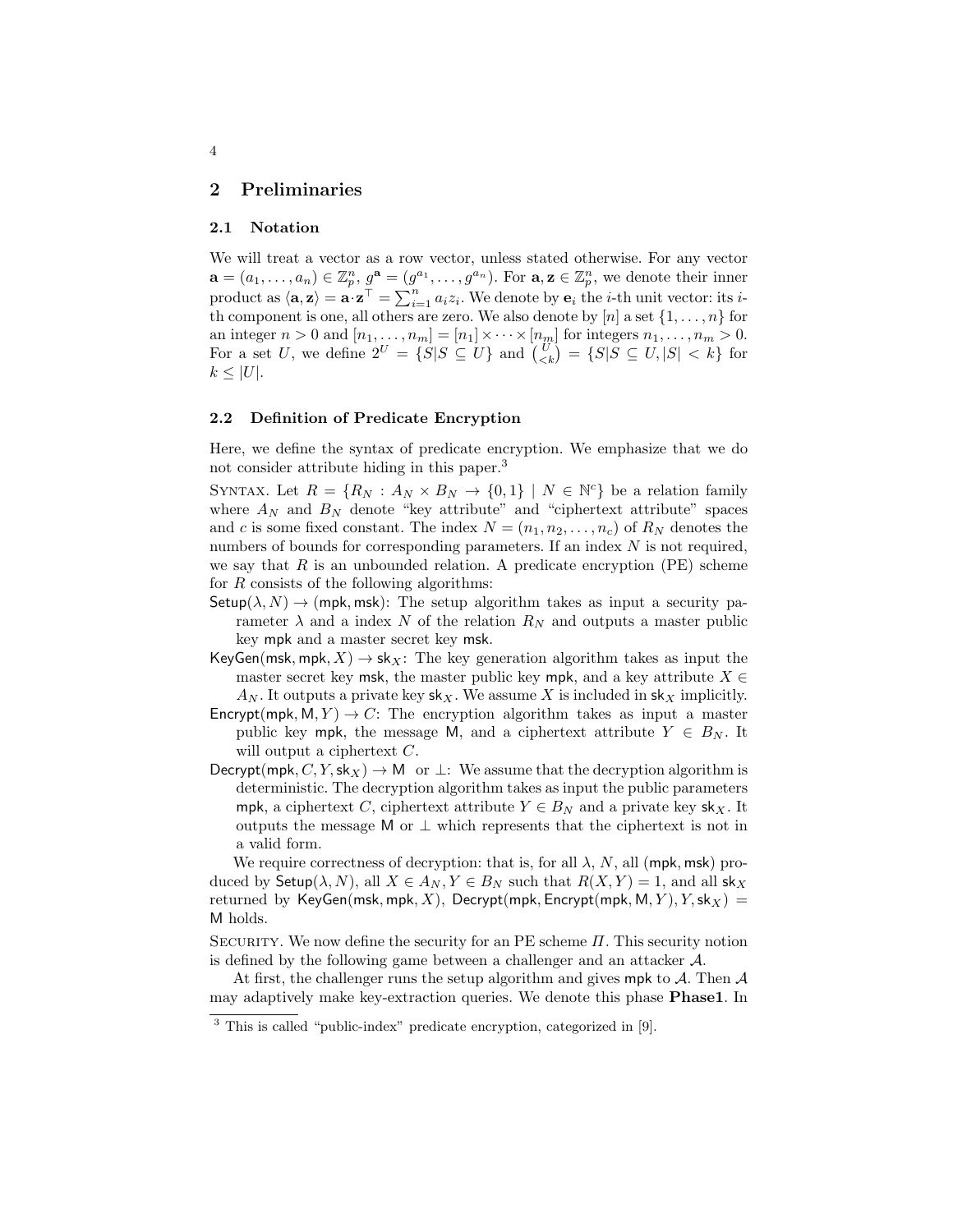this phase, if A submits X to the challenger, the challenger returns  $sk_X \leftarrow$ KeyGen(msk, mpk, X). At some point, A outputs two equal length messages  $M_0$  and  $M_1$  and challenge ciphertext attribute  $Y^* \in B_N$ .  $Y^*$  cannot satisfy  $R(X, Y^*) = 1$  for any attribute X such that A already queried private key for X. Then the challenger flips a random coin  $\beta \in \{0, 1\}$ , runs Encrypt(mpk,  $M_{\beta}, Y^{\star}$ )  $\rightarrow$  $C^*$  and gives challenge ciphertext  $C^*$  to A. In **Phase2**, A may adaptively make queries as in **Phase1** with following added restriction:  $\mathcal{A}$  cannot make a keyextraction query for X such that  $R(X, Y^*) = 1$ . At last, A outputs a guess  $\beta'$  for β. We say that A succeeds if  $β' = β$  and denote the probability of this event by  $Pr_{\mathcal{A},\Pi}^{PE}$ . The advantage of an attacker  $\mathcal{A}$  is defined as  $\mathsf{Adv}_{\mathcal{A},\Pi}^{PE} = |Pr_{\mathcal{A},\Pi}^{PE} - \frac{1}{2}|$ . We say that  $\Pi$  is fully secure if  $\mathsf{Adv}_{\mathcal{A},\Pi}^{PE}$  is negligible for all probabilistic polynomial time (PPT) adversary  $\mathcal{A}$ .

A weaker notion called selective security can be defined as in the above game with the exception that the adversary  $A$  has to choose the challenge ciphertext index  $Y^*$  before the setup phase but private key queries  $X_1, \ldots, X_q$  can still be adaptive. All schemes proposed in this paper are selectively secure.

#### 2.3 Linear Secret Sharing Scheme and Attribute-Based Encryption

Here, we first define linear secret sharing scheme (LSSS) following [4] and then define key/ciphertext-policy atrribute based encryption scheme as an instance of PE.

**Definition 1 (Access Structure).** Let  $\mathcal{P} = {\mathcal{P}_1, \ldots, \mathcal{P}_n}$  be a set of parties. A collection  $A \subset 2^{\mathcal{P}}$  is said to be monotone if, for all  $B, C, if B \in A$  and  $B \subset C$ , then  $C \in A$  holds. An access structure (resp., monotonic access structure) is a collection (resp., monotone collection)  $\mathbb{A} \subset 2^{\mathcal{P}} \setminus \{\emptyset\}$ . The sets in  $\mathbb{A}$  are called the authorized sets, and the sets not in A are called the unauthorized sets.

Definition 2 (Linear Secret Sharing Scheme). Let  $P$  be a set of parties. Let L be an  $\ell \times m$  matrix. Let  $\pi : \{1, \ldots, \ell\} \to \mathcal{P}$  be a function that maps a row to a party for labeling. A secret sharing scheme  $\pi$  for access structure  $\mathbb A$ over a set of parties  $P$  is a linear secret-sharing scheme (LSSS) in  $\mathbb{Z}_p$  and is represented by  $(L, \pi)$  if it consists of two efficient algorithms:

- Share<sub>L,π</sub> There exists an efficient algorithm which takes as input  $s \in \mathbb{Z}_p$  which is to be shared. It chooses  $s_2, \ldots, s_m \stackrel{s}{\leftarrow} \mathbb{Z}_p$  and let  $\mathbf{s} = (s, s_2, \ldots, s_m)$ . It outputs L · s as the vector of  $\ell$  shares. The share  $\lambda_i = \langle \mathbf{L}_i, \mathbf{s} \rangle$  belongs to party  $\pi(i)$ , where  $\mathbf{L}_i$  denotes the *i*-th row of L.
- Recon<sub>L,π</sub> The algorithm takes as input an access set  $S \in \mathbb{A}$ . Let  $I = \{i | \pi(i) \in S\}$ . It outputs a set of constants  $\{(i,\mu_i)\}_{i\in I}$  which has a linear reconstruction property:  $\sum_{i\in I}\mu_i \cdot \lambda_i = s$ .

Terminology for Non-Monotonic Access Structure. We recall a technique by Ostrovsky Sahai, and Waters [28] to move from monotonic access structures to non-monotonic access structure. They assume a family  $\{ \Pi_{\mathbb{A}} \}_{\mathbb{A} \in \mathcal{AS}}$  of linear secret sharing schemes for a set of monotonic access structures A. For each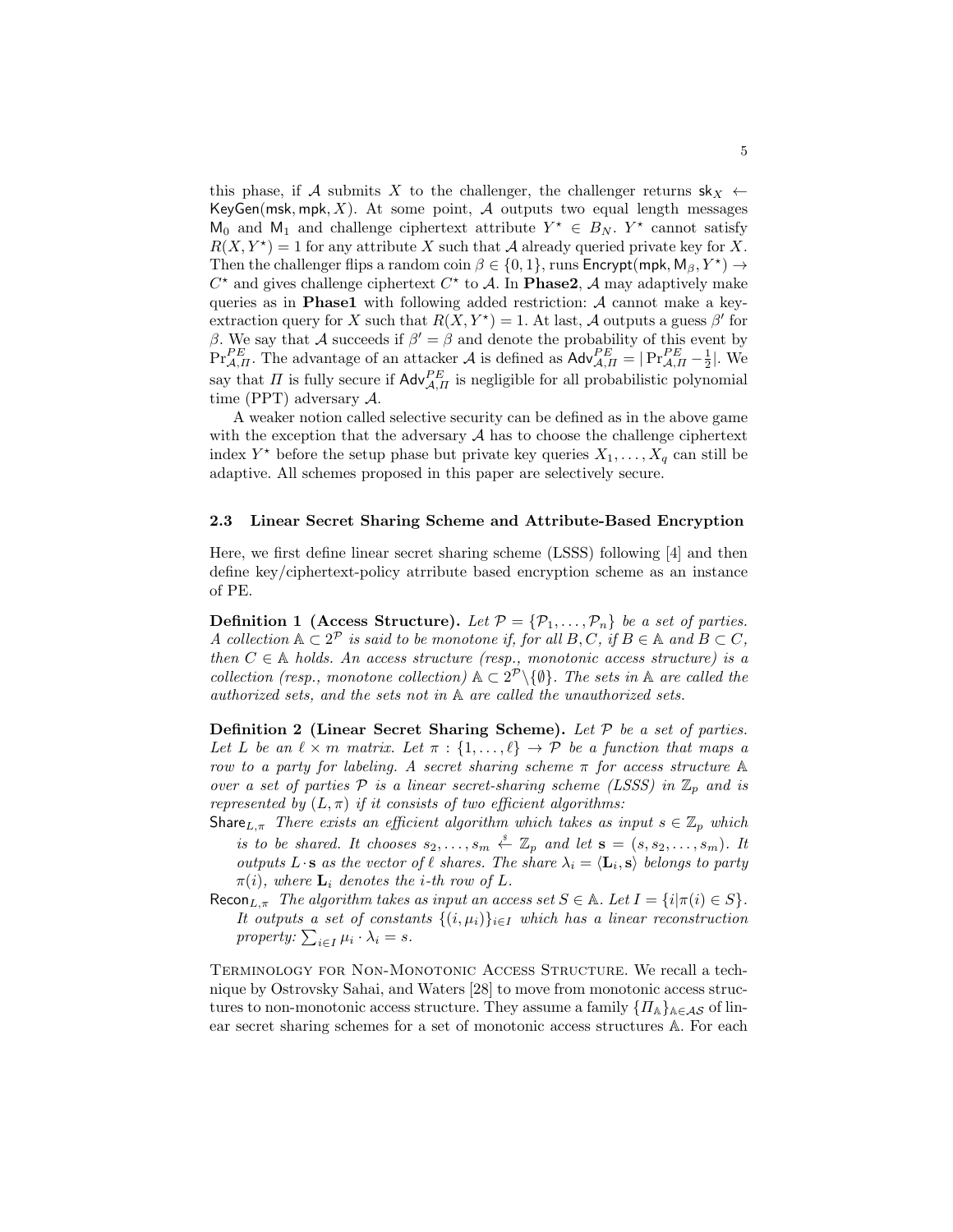such access structure  $A \in \mathcal{AS}$ , the set P of underlying parties has the following properties: The names of the parties in  $P$  may be of two types: either the name is normal (like x) or it is primed (like x'), and if  $x \in \mathcal{P}$  then  $x' \in \mathcal{P}$  and vice versa. Conceptually, prime attributes are associated with negation of unprimed attributes.

A family AS of non-monotone access structures can be defined as follows. For each access structure  $A \in \mathcal{AS}$  over a set of parties P, one defines a possibly non-monotonic access structure  $NM(\mathbb{A})$  over the set  $\tilde{\mathcal{P}}$  of all unprimed parties in P. For every set  $\tilde{S} \subset \tilde{\mathcal{P}}, N(\tilde{S})$  is defined as  $N(\tilde{S}) = \tilde{S} \cup \{x'|x \in \tilde{\mathcal{P}} \setminus \tilde{S}\}.$  Then,  $NM(\mathbb{A})$  is defined by saying that  $\tilde{S}$  is authorized in  $NM(\mathbb{A})$  if and only if  $N(\tilde{S})$ is authorized in A. For each access set  $X \in NM(\mathbb{A})$ , there is a set in A containing the elements in  $X$  and primed elements for each party not in  $X$ .

KEY-(CIPHERTEXT) POLICY ATTRIBUTE-BASED ENCRYPION. Let  $\mathcal{U} = \{0, 1\}^*$ be an attribute space and  $N = (n, \varphi)$  specify the corresponding bounds (the maximum numbers) on the size of attribute sets, the number of allowed repetition of same attributes which appear in a policy, respectively. Let  $AS_{\varphi}$  be a collection of access structures over U such that every access structure in  $AS_{\varphi}$  is specified by an access formula in which same attributes do not appear more than  $\varphi$  times. A bounded key (resp. ciphertext)-policy attribute-based encryption for  $AS_{\varphi}$  is a predicate encryption for  $R_{(n,\varphi)}^{\text{KP}}: \mathcal{AS}_{\varphi} \times \begin{pmatrix} \mathcal{U} \\ \langle n \rangle \end{pmatrix} \to \{0,1\}$  (resp.  $R_{(n,\varphi)}^{\text{CP}}: \begin{pmatrix} \mathcal{U} \\ \langle n \rangle \end{pmatrix} \times$  $\mathcal{AS}_{\varphi} \to \{0,1\}$  defined by  $R_{(n,\varphi)}^{\mathsf{KP}}(\mathbb{A},\omega) = 1$  (resp.  $R_{(n,\varphi)}^{\mathsf{CP}}(\omega,\mathbb{A}) = 1$ ) iff  $\omega \in \mathbb{A}$ (for  $\omega \subseteq U$  such that  $|\omega| < n$  and  $\mathbb{A} \in \mathcal{AS}_{\varphi}$ ). Let  $\mathcal{AS}_{\varphi}$  be a collection of access structure over  $U$ . An unbounded key (resp., ciphertext)-policy attribute-based encryption scheme is a predicate encryption for  $R^{\text{KP}}$  :  $\mathcal{AS} \times 2^{\mathcal{U}} \rightarrow \{0,1\}$  (resp.,  $R^{CP}$ :  $2^{\mathcal{U}} \times \mathcal{AS} \to \{0, 1\}$  defined by  $R^{\mathsf{KP}}(\mathbb{A}, \omega) = 1$  (resp.  $R^{\mathsf{CP}}(\omega, \mathbb{A}) = 1$ ) iff  $\omega \in A$  (for  $\omega \subset U$  and  $A \in \mathcal{AS}$ ).

We note that the scheme of [27] (which was called unbounded ABE) can achieve the unbounded attribute set size, but it is still limited to the number of allowed repetition. Currently, only few KP-ABE schemes that are unbounded in full sence are known [21, 23, 30]. Note that the scheme in [21] uses random oracle model. In the CP-ABE setting, only scheme that is unbounded in full sense is recently proposed [30].

#### 2.4 Number Theoretic Assumptions

We use groups  $(\mathbb{G}, \mathbb{G}_T)$  of prime order p with an efficiently computable mapping  $e: \mathbb{G} \times \mathbb{G} \to \mathbb{G}_T$  s.t.  $e(g^a, h^b) = e(g, h)^{ab}$  for any  $(g, h) \in \mathbb{G} \times \mathbb{G}$ ,  $a, b \in \mathbb{Z}$  and  $e(g, h) \neq 1_{\mathbb{G}_T}$  whenever  $g, h \neq 1_{\mathbb{G}}$ .

Decisional Bilinear Diffie-Hellman (DBDH) Assumption. We say that an adversary A breaks the DBDH assumption on  $(\mathbb{G}, \mathbb{G}_T)$  if A runs in polynomial time and  $\frac{1}{2}|\Pr[\mathcal{A}(g, g^a, g^b, g^s, e(g, g)^{abs}] \to 0] - \Pr[\mathcal{A}(g, g^a, g^b, g^s, T) \to 0]|$  is negligible where  $g \stackrel{\hspace{0.1em}\mathsf{\scriptscriptstyle\$}}{\leftarrow} \mathbb{G}, T \stackrel{\hspace{0.1em}\mathsf{\scriptscriptstyle\$}}{\leftarrow} \mathbb{G}_T, a, b, s \stackrel{\hspace{0.1em}\mathsf{\scriptscriptstyle\$}}{\leftarrow} \mathbb{Z}_p.$ 

n-Decisional Bilinear Diffie-Hellman Exponent (n-DBDHE) Assumption [7]. We say that an adversary  $A$  breaks the *n*-DBDHE assumption on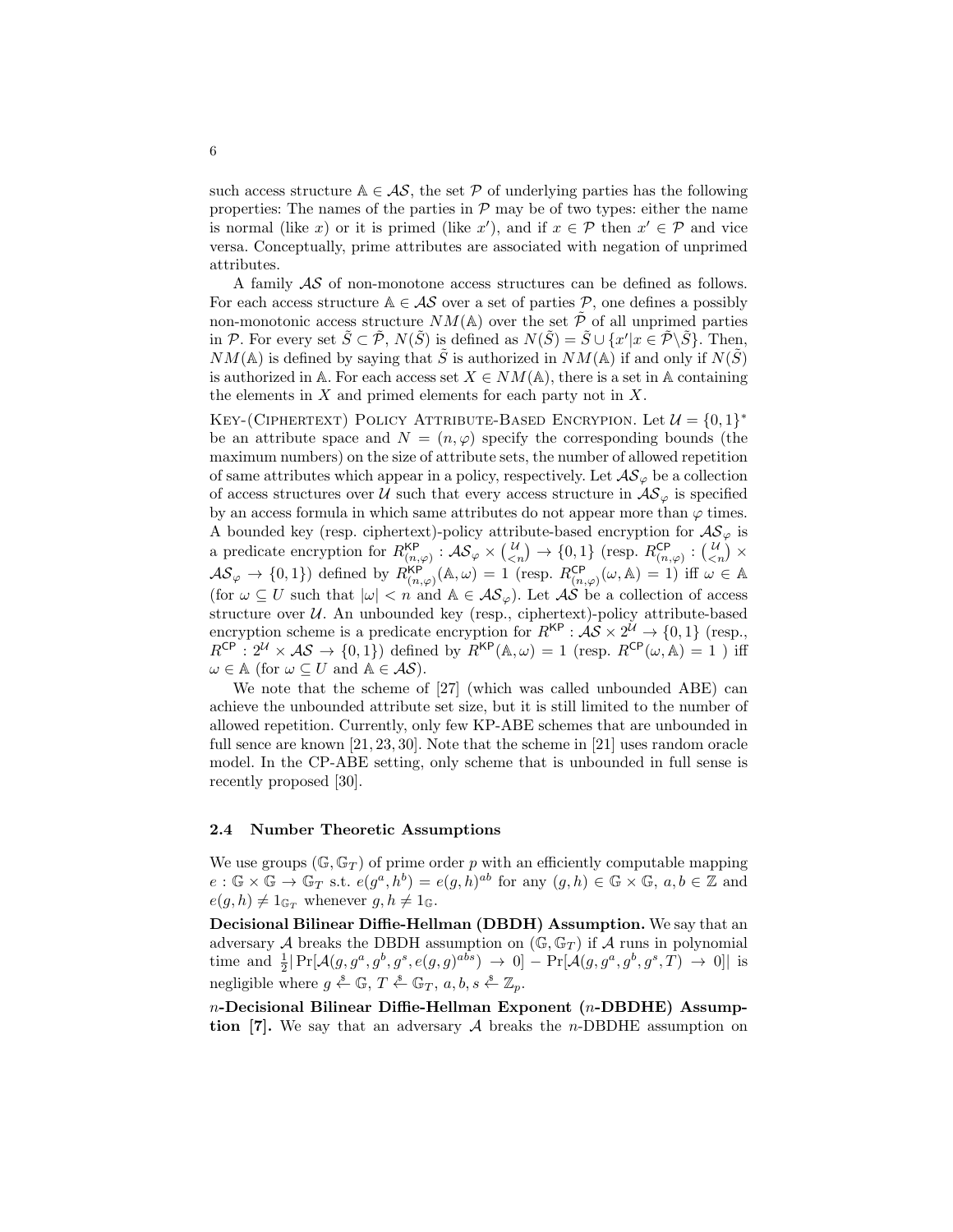$(\mathbb{G}, \mathbb{G}_T)$  if A runs in polynomial time and  $\frac{1}{2}|\Pr[\mathcal{A}(g, \{g^{a^i}\}_{i\in [2n]\setminus\{n+1\}}, g^s,$  $e(g,g)^{s \cdot a^{n+1}} \rightarrow 0$   $- \frac{1}{2} | \Pr[\mathcal{A}(g, \{g^{a^i}\}_{i \in [2n] \setminus \{n+1\}}, g^s, T) \rightarrow 0] |$  is negligible where  $g \stackrel{\hspace{0.1em}\mathsf{\scriptscriptstyle\$}}{\leftarrow} \mathbb{G},\, T \stackrel{\hspace{0.1em}\mathsf{\scriptscriptstyle\$}}{\leftarrow} \mathbb{G}_T,\, a, s \stackrel{\hspace{0.1em}\mathsf{\scriptscriptstyle\$}}{\leftarrow} \mathbb{Z}_p.$ 

## 3 Linear Two-Mode Identity Based Broadcast Encryption and Conversion to Non-monotonic KP-ABE

In this section, we first introduce the two mode inner product encryption scheme (TIPE) and two mode identity based broadcast encryption schemes (TIBBE) and explain how the latter can be derived from the former. Then, we propose a general transformation that transforms any TIBBE scheme that satisfies a certain condition into a non-monotonic KP-ABE scheme. Our transformation is an extension of the generic transformation proposed in [3], which converts any IBBE scheme with certain conditions into (monotonic) KP-ABE scheme.

#### 3.1 Definition of TIPE and TIBBE

In a TIPE scheme, a ciphertext is associated with a vector y. A private key is associated with type  $\in \{ZIPE, NIPE\}$  and a vector **x**. Decryption is possible iff type = ZIPE and  $\langle x, y \rangle = 0$ , or type = NIPE and  $\langle x, y \rangle \neq 0$ . In a TIBBE scheme, a ciphertext is associated with a set of identities S. A private key is associated with type  $\in \{IBBE, IBR\}$  and an identity ID. Decryption is possible iff type = IBBE and ID  $\in$  S, or type = IBR and ID  $\notin$  S.

Here, we formally define TIPE and TIBBE as instances of PE as follows.

Two-Mode Inner Product Encryption scheme. TIPE is a predicate encryption for  $R_{(n,p)}^{\text{TIPE}}:(\mathbb{Z}_p^n\times\{\text{ZIPE},\text{NIPE}\})\times\mathbb{Z}_p^n\rightarrow\{0,1\}$  defined by  $R_{(n,p)}^{\text{TIPE}}((\mathbf{x},\text{type}),$  $y) = 1$  iff  $(\langle x, y \rangle = 0 \land$  type  $=$  ZIPE)  $\lor$   $(\langle x, y \rangle \neq 0 \land$  type  $=$  NIPE).

Two-Mode Identity Based Broadcast Encryption scheme. TIBBE is a predicate encryption for  $R_n^{\text{TIBBE}}$ :  $(\mathcal{I} \times {\text{IBBE}, \text{IBR}}) \times (\frac{\mathcal{I}}{ defined by$  $R_n^{\mathsf{TIBBE}}((\mathsf{ID},\mathsf{type}),S) = 1 \text{ iff } (\mathsf{ID} \in S \land \mathsf{type} = \mathsf{IBBE}) \lor (\mathsf{ID} \not\in S \land \mathsf{type} = \mathsf{IBR}).$ 

In later sections, we construct TIPE schemes instead of TIBBE schemes when it is simpler to describe. TIBBE scheme can be derived from TIPE scheme by the following technique due to [18]. The setup algorithm of the TIBBE scheme is the same as TIPE scheme. To generate a private key for (ID, IBBE) (resp. (ID, IBR)), one runs key generation algorithm of TIPE scheme to obtain a private key for  $(x, ZIPE)$  (resp.  $(x, NIPE)$ ) where  $x = (1, ID, \ldots, ID<sup>n-1</sup>)$ . To encrypt a message M for a set  $S = (ID_1, \ldots, ID_k)$ , one defines  $y = (y_1, \ldots, y_n)$  as a coefficient vector from  $P_S[Z] = \sum_{i=1}^{k+1} y_i Z^{i-1} = \prod_{\mathsf{ID}_j \in S} (Z - \mathsf{ID}_j)$  where, if  $k+1 < n$ , the coordinates  $y_{k+1}, \ldots, y_n$  are all set to 0. Then, one runs encryption algorithm of TIPE scheme to encrypt M for a vector y. To decrypt a ciphertext, one first defines x and y as above and runs the decryption algorithm of the TIPE scheme. Since  $\mathsf{ID} \in S \Leftrightarrow P_S(\mathsf{ID}) = 0 \Leftrightarrow \langle \mathbf{x}, \mathbf{y} \rangle = 0$ , the correctness of the resulting TIBBE scheme follows from the correctness of the underlying TIPE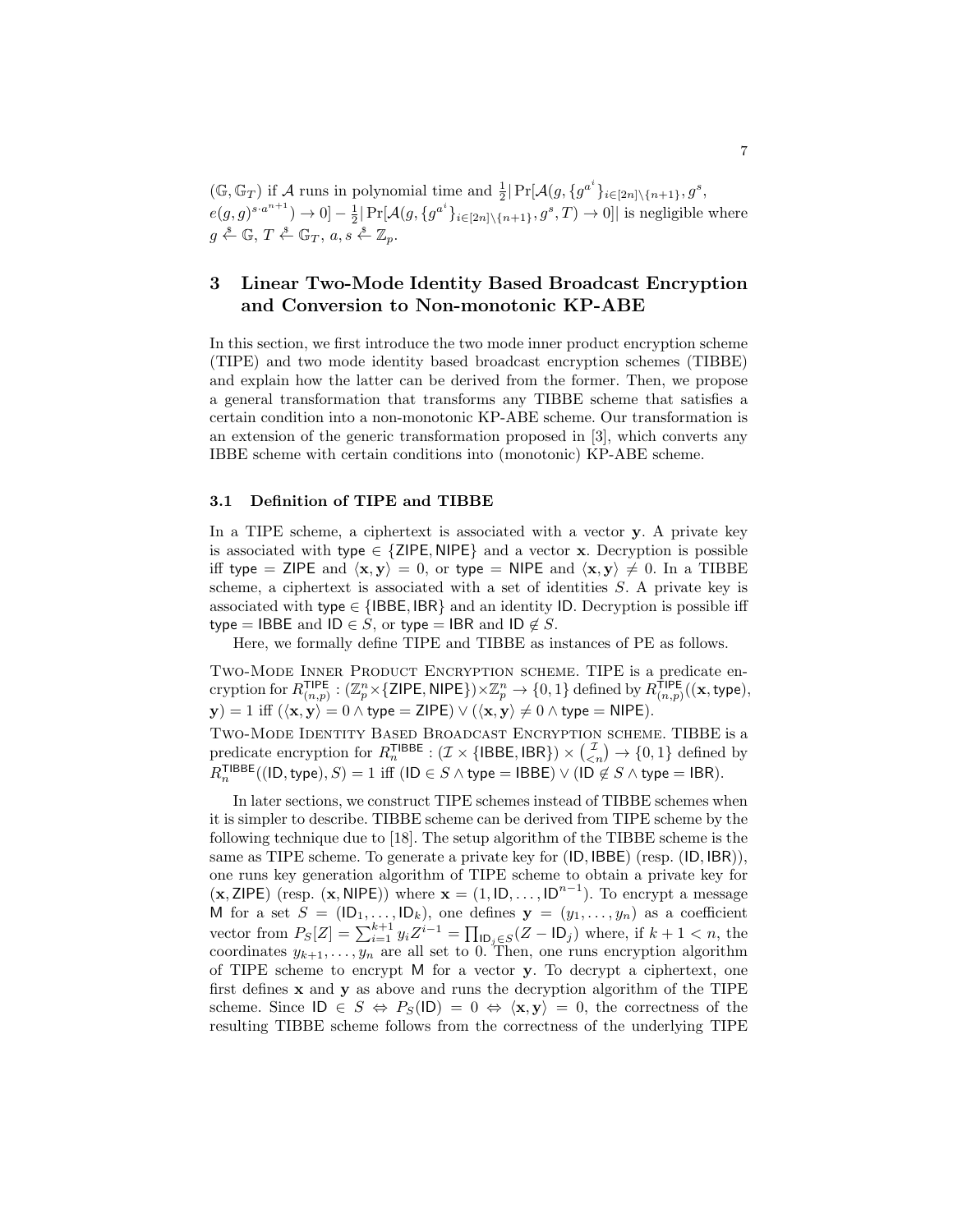scheme. Furthermore, by the embedding lemma [8], the resulting TIBBE scheme is selectively secure if the underlying TIPE scheme is selectively secure.

#### 3.2 Linear Two-Mode Identity Based Broadcast Encryption Template

We define a template for two-mode IBBE schemes that ensures that they give rise to selective secure non-monotonic KP-ABE schemes. We call this a linear TIBBE template. Let  $\mathbb{G}, \mathbb{G}_T$  be underlying bilinear groups of order p. The identity space of the scheme is  $\mathcal{I} = \mathbb{Z}_p$ . A linear TIBBE scheme is determined by parameters  $n, n_1, n_2, \bar{n}_1, \in \mathbb{N}$ , a distribution G on vectors of functions, and functions  $\mathcal{D}^{\mathsf{IBBE}}$ ,  $\mathcal{D}^{\mathsf{IBR}}$ . G's output is tuple of functions  $(f_1^{\mathsf{IBBE}}, f_2^{\mathsf{IBBE}}, f_1^{\mathsf{IBR}}, f_2^{\mathsf{IBR}}, F)$ where  $f_1^{\mathsf{IBBE}}: \mathcal{I} \to \mathbb{G}, f_2^{\mathsf{IBBE}}: \mathcal{I} \to \mathbb{G}^{n_1}, f_1^{\mathsf{IBR}}: \mathcal{I} \to \mathbb{G}, f_2^{\mathsf{IBR}}: \mathcal{I} \to \mathbb{G}^{\bar{n}_1}, F$ :  $(\mathcal{I})^{\leq n-1} \times \mathbb{Z}_p \to \mathbb{G}^{\leq n_2}$ . Here, we allow F to be probabilistic whereas all other functions are assumed to be deterministic.  $\mathcal{D}^{\mathsf{IBBE}}$  and  $\mathcal{D}^{\mathsf{IBR}}$  are functions such that  $\mathcal{D}^{\mathsf{IBBE}} : \mathbb{G}^{n_1+1} \times \mathcal{I} \times \mathbb{G}^{n_2} \times (\frac{\mathcal{I}}{n}) \to \mathbb{G}_T$ ,  $\mathcal{D}^{\mathsf{IBR}} : \mathbb{G}^{\bar{n}_1+1} \times \mathcal{I} \times \mathbb{G}^{n_2} \times (\frac{\mathcal{I}}{n}) \to \mathbb{G}_T$ . Setup( $\lambda$ , n) : Given a security parameter  $\lambda \in \mathbb{N}$  and a bound  $n \in \mathbb{Z}$  on the number of identities per ciphertext, the algorithm selects bilinear groups  $(\mathbb{G}, \mathbb{G}_T)$  of prime order  $p > 2^{\lambda}$  and a generator  $g \stackrel{\hspace{0.1em}\mathsf{\scriptscriptstyle\$}}{\leftarrow} \mathbb{G}$ . It computes  $e(g, g)^{\alpha}$ 

for a random  $\alpha \stackrel{s}{\leftarrow} \mathbb{Z}_p$  and chooses functions  $(f_1^{\text{IBBE}}, f_2^{\text{IBBE}}, f_1^{\text{IBR}}, f_2^{\text{IBR}}, F) \stackrel{s}{\leftarrow} \mathcal{G}$ . The master secret key consists of  $msk = \alpha$  while the master public key is  ${\sf mpk} = (g, e(g, g)^\alpha, \{f_1^{\rm type}, f_2^{\rm type}\}_{{\sf type}\in{\{\sf IBBE}, {\sf IBR}\}}, F, n, n_1, n_2, \bar{n}_1).$ 

KeyGen(msk, mpk,  $(ID, type)$ ) : To generate a private key for ID of type type  $\in$ {IBBE, IBR}, it chooses  $r \stackrel{s}{\leftarrow} \mathbb{Z}_p$ . Then, it computes the private key as

$$
\mathsf{sk}_{(\mathsf{ID},\mathsf{type})} = (d_1,d_2) = \left(g^{\alpha} \cdot f_1^{\mathsf{type}}(\mathsf{ID})^r, f_2^{\mathsf{type}}(\mathsf{ID})^r\right).
$$

Encrypt(mpk, M, S) : To encrypt  $M \in \mathbb{G}_T$  for a set of identities  $S = (ID_1, \ldots, ID_k)$ where  $k < n$ , it chooses  $s \stackrel{\$}{\leftarrow} \mathbb{Z}_p$  and computes the ciphertext as

$$
C = (C_0, C_1) = (\mathsf{M} \cdot e(g, g)^{\alpha s}, F(\mathsf{ID}_1, \dots, \mathsf{ID}_k, s)).
$$

Decrypt(mpk, C, S, sk<sub>(ID,type)</sub>) : It parses  $sk_{(ID, true)} = (d_1, d_2)$  and  $C = (C_0, C_1)$ then runs

$$
\mathcal{D}^{\text{type}}\big((d_1, d_2), \text{ID}, C_1, S\big) \to e(g, g)^{\alpha \cdot s}
$$

,

and obtains  $M = C_0/e(g, g)^{\alpha}$ .

We also require that for all  $(f_1^{\text{IBBE}}, f_2^{\text{IBBE}}, f_1^{\text{IBR}}, f_2^{\text{IBR}}, F) \overset{\$}{\leftarrow} \mathcal{G}$ , the following property must hold. <sup>4</sup>

**Correctness.** For all  $\alpha, r, s \in \mathbb{Z}_p$ , randomness for  $F$ , (ID, type)  $\in \mathcal{I} \times \{ \mathsf{IBBE}, \mathsf{IBR} \}$ ,  $S = \{\mathsf{ID_1}, \dots, \mathsf{ID_k}\} \in {\mathcal{Z}\choose { such that  $(\mathsf{type} = \mathsf{IBBE} \land \mathsf{ID} \in S) \lor (\mathsf{type} = \mathsf{IBR} \land \mathsf{ID} \not\in \mathsf{IBR} \}$$  $S$ ) and randomness for  $F$ , we have

$$
\mathcal{D}^{\text{type}}\Big(\big(g^{\alpha}\cdot f_1^{\text{type}}(\mathsf{ID})^r,f_2^{\text{type}}(\mathsf{ID})^r\big),\mathsf{ID},F(\mathsf{ID}_1,\ldots,\mathsf{ID}_k,s),S\Big)=e(g,g)^{\alpha\cdot s}.
$$

<sup>&</sup>lt;sup>4</sup> In [3], the authors also assume a property called linearity. However, we do not need this property.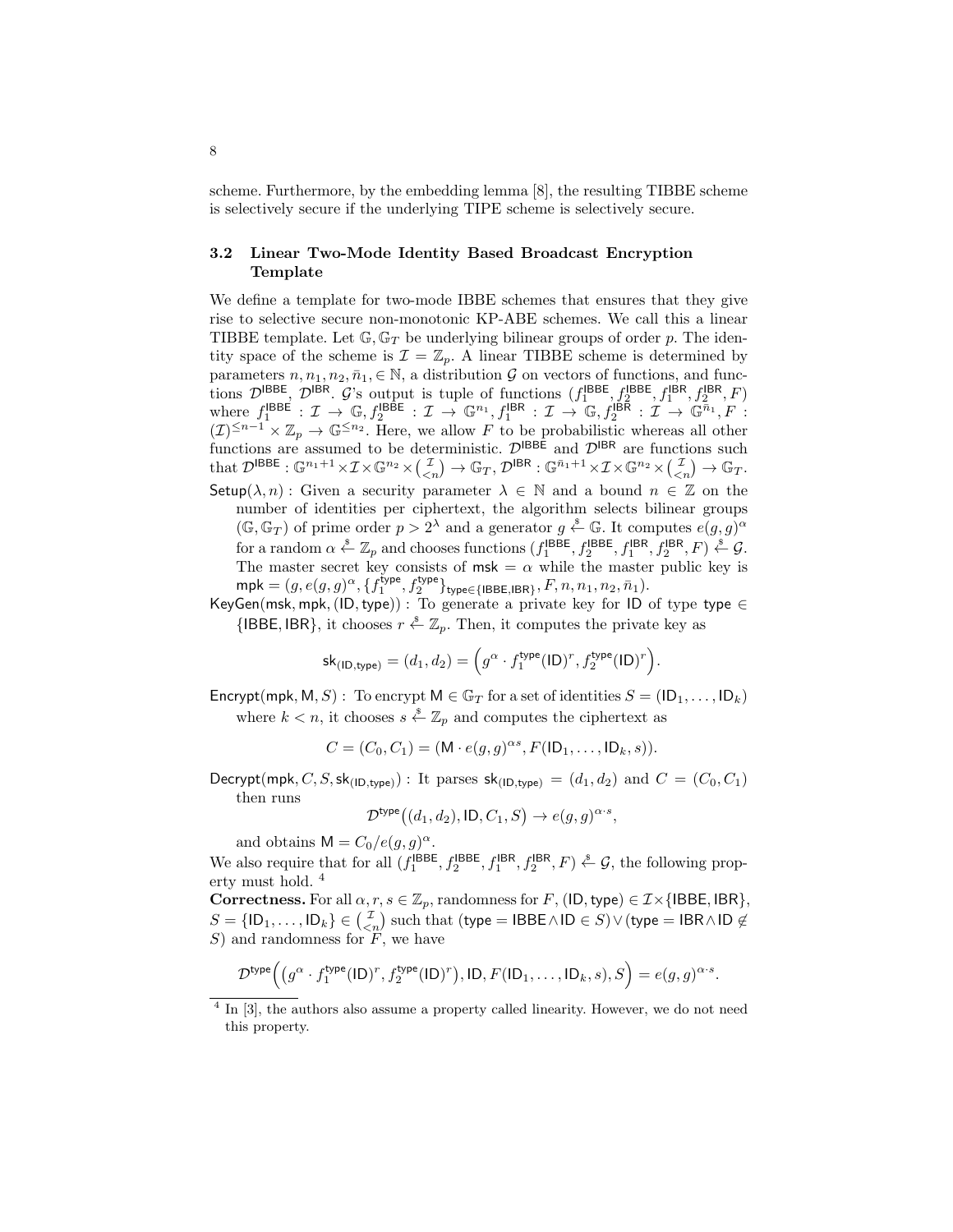## 3.3 Generic Conversion from Linear TIBBE to Non-monotonic KP-ABE

Let  $\varPi_{\mathsf{TIBBE}} = (\mathsf{Setup}'\text{,Keygen}',\mathsf{Encrypt}'\text{,Decrypt}')$  be a linear TIBBE system. We construct a non-monotonic KP-ABE scheme from  $\Pi$ <sub>TIBBE</sub> as follows.

Setup $(\lambda, n)$ : It simply outputs Setup' $(\lambda, n) \to (m$ pk, msk).

KeyGen(msk, mpk,  $A$ ) : The input to the algorithm is the master secret key msk, the master public key  $mpk$ , and a non-monotonic access structure  $A$  such that we have  $\mathbb{A} = NM(\mathbb{A})$  for some monotonic access structure  $\mathbb{A}$  over a set P of attributes and associated with a linear secret sharing scheme  $(L, \pi)$ . Let L be an  $\ell \times m$  matrix. First, it generates shares of  $\alpha$  with  $(L, \pi)$ . Namely, it chooses a vector  $\mathbf{s} = (s_1, \ldots, s_m)$  such that  $s_1 = \alpha$  and  $s_2, \ldots, s_m \stackrel{\$}{\leftarrow} \mathbb{Z}_p$  and calculates  $\lambda_i = \langle \mathbf{L}_i, \mathbf{s} \rangle$  for each  $i = 1, \ldots, \ell$ . The party corresponds to share  $\lambda_i$  is  $\pi(i) = \check{x}_i$ , where  $x_i$  is underlying attribute, and can be primed (i.e., negated) or unprimed (non-negated). Then for each  $i = 1, \ldots, \ell$ , it picks  $r_i \stackrel{\hspace{0.1em}\mathsf{\scriptscriptstyle\$}}{\leftarrow} \mathbb{Z}_p$  and sets  $D_i$  for each  $i = 1, \ldots, \ell$  as follows.

$$
D_i = \begin{cases} (d'_{i,1} = g^{\lambda_i} \cdot f_1^{\text{IBBE}}(x_i)^{r_i}, d'_{i,2} = f_2^{\text{IBBE}}(x_i)^{r_i}) & \text{if } \pi(i) = x_i \\ (d'_{i,1} = g^{\lambda_i} \cdot f_1^{\text{IBR}}(x_i)^{r_i}, d'_{i,2} = f_2^{\text{IBR}}(x_i)^{r_i}) & \text{if } \pi(i) = x'_i. \end{cases}
$$

It then outputs the private key as  $\mathsf{sk}_{\tilde{A}} = \{D_i\}_{i=1}^{\ell}$ Encrypt(mpk,  $\overline{M}, \omega$ ) : It simply outputs Encrypt'(mpk,  $M, \omega$ ). Decrypt(mpk,  $C, \omega, s k_{\tilde{\lambda}}$ ) : Assume first that the policy A is satisfied by the at-

tribute set  $\omega$ , so that decryption is possible. Since  $\mathbb{A} = NM(\mathbb{A})$  for some access structure A associated with a linear secret sharing scheme  $(L, \pi)$ , we have  $\omega' = N(\omega) \in A$  and we let  $I = \{i | \pi(i) \in \omega'\}.$  Since  $\omega'$  is authorized in A, the receiver can efficiently compute reconstruction coefficients  $\{(i,\mu_i)\}_{i\in I} = \textsf{Recon}_{L,\pi}(\omega')$  such that  $\sum_{i\in I}\mu_i\lambda_i = \alpha$ . It parses  $C = (C_0, C_1)$ ,  $\mathsf{sk}_{\tilde{\mathbb{A}}} = \{D_i\}_{i=1}^{\ell}$  where  $D_i = (d'_{i,1}, d'_{i,2})$  and computes  $e(g, g)^{s \cdot \lambda_i}$  for each  $i \in I$ as follows. (The correctness is shown later.)

$$
\begin{cases}\n\mathcal{D}^{\mathsf{IBBE}}\left((d'_{i,1}, d'_{i,2}), x_i, C_1, \omega\right) \to e(g, g)^{s \cdot \lambda_i} & \text{if } \pi(i) = x_i \\
\mathcal{D}^{\mathsf{IBR}}\left((d'_{i,1}, d'_{i,2}), x_i, C_1, \omega\right) \to e(g, g)^{s \cdot \lambda_i} & \text{if } \pi(i) = x'_i.\n\end{cases}
$$
\n(1a)

$$
\mathcal{D}^{\mathsf{IBR}}\big((d'_{i,1}, d'_{i,2}), x_i, C_1, \omega\big) \to e(g, g)^{s \cdot \lambda_i} \quad \text{if } \pi(i) = x'_i. \tag{1b}
$$

Finally, it recovers message by  $C_0 \cdot \prod_{i \in I} (e(g, g)^{s \cdot \lambda_i})^{-\mu_i} = M$ .

CORRECTNESS. We now verify that equations  $(1a)$  and  $(1b)$  are correct.  $(1a)$  and (1b) follow from the correctness of the underlying TIBBE scheme by seeing  $D_i$ as a private key for  $\big(\mathsf{ID} = x_i, \mathsf{type} \in \{\mathsf{IBBE}, \mathsf{IBR}\}\big)$  that is derived from  $\mathsf{msk} = \lambda_i$ using randomness  $r_i$ .

The security of the resulting scheme is established by the following Theorem. The proof is similar to that of Theorem 1 in [3] and can be found in full version of this paper.

Theorem 1. If the underlying TIBBE scheme is selectively secure, then the resulting KP-ABE system above is also selectively secure.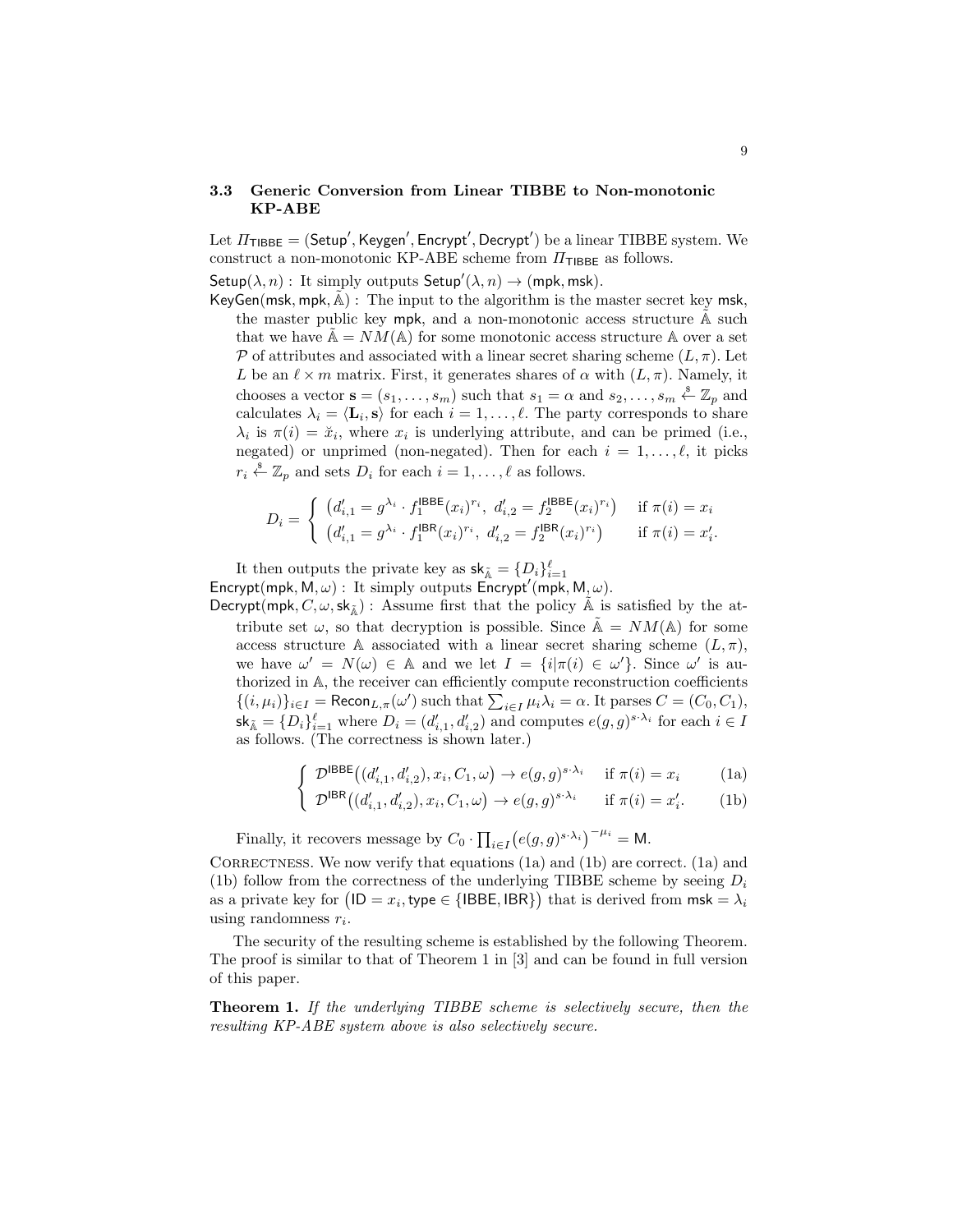Remark. We have described the conversion for TIBBE scheme with a restriction that the number of identities per ciphertext is bounded by  $n$ . However, the same conversion also applies to a TIBBE scheme without such a restriction. In particular, we can apply the above conversion to our TIBBE scheme in Sec. 6.

## 4 TIPE Scheme with Compact Ciphertexts

In this section, we propose a TIPE scheme with compact ciphertext size. As we explained in Sec. 3.1, we can obtain a TIBBE scheme from the TIPE scheme. By applying the conversion in Sec. 3 to this TIBBE scheme, we obtain a new non-monotonic KP-ABE scheme with very short ciphertexts. The ciphertext overhead is 33% shorter than the non-monotonic KP-ABE ciphertext in [3] (the shortest in the literature). It also reduces the number of pairing operations in the decryption algorithm from 3 to 2. The public key size of our scheme is about half that of the existing scheme, but the private key of our scheme is slightly longer.

Setup( $\lambda, n$ ): It chooses bilinear groups ( $\mathbb{G}, \mathbb{G}_T$ ) of prime order  $p > 2^{\lambda}$  with  $g \stackrel{\hspace{0.1em}\mathsf{\scriptscriptstyle\$}}{\leftarrow} \mathbb{G}$ . It also picks  $v, \alpha \stackrel{\hspace{0.1em}\mathsf{\scriptscriptstyle\$}}{\leftarrow} \mathbb{Z}_p$  and  $\mathbf{u} = (u_1, \ldots, u_n) \stackrel{\hspace{0.1em}\mathsf{\scriptscriptstyle\$}}{\leftarrow} \mathbb{Z}_p^n$ . Then it sets  $V = g^v$  and  $U = (U_1, \ldots, U_n) = g^u$ . It finally outputs the master public key  $mpk = (g, U_1, \ldots, U_n, V, e(g, g)^{\alpha})$  and the master secret key  $msk = \alpha$ .

KeyGen(msk, mpk,  $(\mathbf{x}, \mathsf{type})$ ) : To generate a private key for  $(\mathbf{x} = (x_1 \neq 0, \dots, x_n))$  $\{z \in \mathbb{Z}_p^* \times \mathbb{Z}_p^{n-1}, \text{type } \in \{\text{ZIPE}, \text{NIPE}\}\)$ , it chooses  $r \stackrel{\$}{\leftarrow} \mathbb{Z}_p$  and computes

$$
\left\{ \begin{array}{ll} \mathsf{sk}_{(\mathbf{x},\mathsf{ZIPE})} = \left( \begin{array}{cc} D_1 = g^\alpha V^r, \quad D_2 = g^r, \\[1mm] \{K_i = (U_1^{-\frac{x_i}{a_1}} U_i)^r\}_{i=2}^n \end{array} \right) & \text{if type = ZIPE} \\[1mm] \mathsf{sk}_{(\mathbf{x},\mathsf{NIPE})} = \left( \begin{array}{cc} D_1 = g^\alpha U_1^r, \quad D_2 = g^r, \quad D_3 = V^r, \\[1mm] \{K_i = (U_1^{-\frac{x_i}{a_1}} U_i)^r\}_{i=2}^n \end{array} \right) & \text{if type = NIPE}. \end{array} \right.
$$

Encrypt(mpk, M, y) : To encrypt  $M \in \mathbb{G}_T$  for the vector  $\mathbf{y} = (y_1, \dots, y_n) \in \mathbb{Z}_p^n$ , it picks  $s \stackrel{\$}{\leftarrow} \mathbb{Z}_p$  and computes the ciphertext as

$$
C = \Big(C_0 = \mathsf{M} \cdot e(g, g)^{\alpha s}, C_1 = g^s, C_2 = (V U_1^{y_1} \cdots U_n^{y_n})^{-s}\Big).
$$

Decrypt(mpk,  $C$ ,  $y$ ,  $sk_{(x, type)}$ ): It computes

$$
\begin{cases}\ne(C_1, D_1 \cdot \prod_{i=2}^n K_i^{y_i}) \cdot e(C_2, D_2) = e(g, g)^{s\alpha} & \text{if type = ZIPE} \\
e(C_1, D_1) \cdot \left(e(C_1, D_3 \prod_{i=2}^n K_i^{y_i}) \cdot e(C_2, D_2)\right)^{\frac{x_1}{\langle \mathbf{x}, \mathbf{y} \rangle}} = e(g, g)^{s\alpha} & \text{if type = NIPE}\n\end{cases}
$$

and recovers the message by  $C_0/e(g, g)^{s\alpha} = M$ .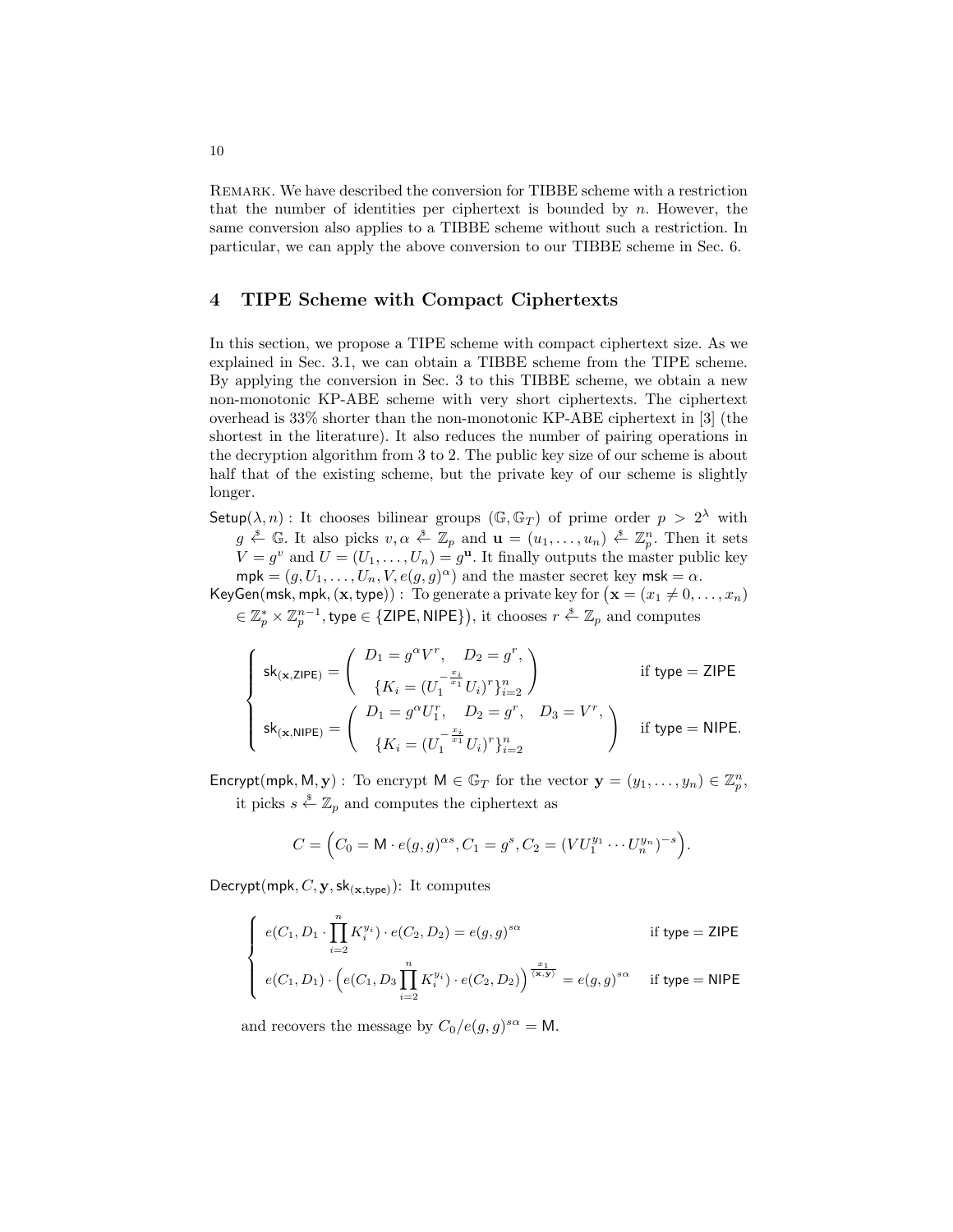We construct the above scheme by combining the IPE scheme derived from the spatial encryption scheme in [8, 2] and a variant of the NIPE scheme proposed in [3] so that they share the master public key and the ciphertext. The nonmonotonic KP-ABE scheme derived from the above TIPE scheme has compact parameters, because of this share of parameters. The main technical challenge in the proof of the security of the scheme is to simulate the key generation oracle for two different types (i.e., ZIPE and NIPE) of keys simultaneously. To achieve this, we use a significantly different strategy to simulate NIPE keys than the security proof in [3]. The following theorem addresses the security of the scheme.

**Theorem 2.** The above TIPE scheme is selectively secure under the n-DBDHE assumption.

Before proving the theorem, we recall following lemma that is implicit in [8].

**Lemma 1.** ([8]) Let  $G$  be a multiplicative group with prime order p and g be its generator. Let n, m be some integer bounded by polynomial of  $\lambda$ , a be a =  $(a, a^2, \ldots, a^n) \in \mathbb{Z}_p^n$ ,  $\tilde{\alpha}, \{w_i\}_{i=0}^m$  be elements in  $\mathbb{Z}_p$ ,  $\{\mathbf{z}_i\}_{i=0}^m$  be vectors in  $\mathbb{Z}_p^n$ . We also assume that  $\mathbf{h} = (h_1, \ldots, h_n) \in \mathbb{Z}_p^n$  satisfies  $\langle \mathbf{h}, \mathbf{z}_0 \rangle \neq 0$  and  $\langle \mathbf{h}, \mathbf{z}_i \rangle = 0$  for  $i \in [m]$ . Then, there exists an PPT BHSim which takes  $(\tilde{\alpha}, {\{z_i\}}_{i=0}^m, \{w_i\}_{i=0}^m, \mathbf{h},$  $\{g^{a^i}\}_{i\in[2n]\setminus\{n+1\}}\}$  as input and outputs  $(g^{a^{n+1}+\tilde{\alpha}}\cdot(g^{(\mathbf{z}_0,\mathbf{a})+w_0})^r,\{(g^{(\mathbf{z}_i,\mathbf{a})+w_i})^r\}_{i=1}^m)$ where  $r \stackrel{s}{\leftarrow} \mathbb{Z}_p$ .

*Proof.* (of Theorem 2.) We construct B that decides if  $T = e(g, g)^{a^{n+1}s}$  given  $(g, \{g^{a^i}\}_{i\in[2n]\setminus\{n+1\}}, g^s, T) \in \mathbb{G}^{2n+1} \times \mathbb{G}_T$  by using the selective adversary A against our scheme. We denote by **a** a vector  $(a, a^2, \ldots, a^n)$ .

Setup of master public key. At the outset of the game, the adversary  $A$ declares the challenge vector  $\mathbf{y}^* = (y_1^*, \ldots, y_n^*) \in \mathbb{Z}_p^n$ .  $\mathcal{B}$  picks  $\tilde{\alpha}, \tilde{v} \stackrel{\$}{\leftarrow} \mathbb{Z}_p$ ,  $\tilde{\mathbf{u}} =$  $(\tilde{u}_1, \ldots, \tilde{u}_n) \overset{\ast}{\leftarrow} \mathbb{Z}_p^n$  and sets mpk as

$$
\mathsf{mpk} = \left(g = g, e(g, g)^{\alpha} = e(g^{a}, g^{a^{n}}) \cdot e(g, g)^{\tilde{\alpha}}, \mathbf{U} = g^{\mathbf{a}} \cdot g^{\tilde{\mathbf{u}}}, V = g^{-\langle \mathbf{a}, \mathbf{y}^{\star} \rangle} \cdot g^{\tilde{v}}\right),
$$

and gives it to A. Here, we implicitly set  $\alpha = \tilde{\alpha} + a^{n+1}$ ,  $\mathbf{u} = \mathbf{a} + \tilde{\mathbf{u}}$ , and  $v = -\langle \mathbf{a}, \mathbf{y}^{\star} \rangle + \tilde{v}.$ 

**Phase1 and 2.** When A queries private key for  $(\mathbf{x} = (x_1, \ldots, x_n),$  type)  $\in$  $\mathbb{Z}_p^* \times \mathbb{Z}_p^{n-1} \times \{\text{ZIPE}, \text{NIPE}\}, \mathcal{B} \text{ answers as follows.}$ 

 $\hat{i}$  – If type = ZIPE, we have  $\langle x, y^* \rangle \neq 0$ . In this case,  $\mathcal B$  first sets  $\mathbf{z}_0 = -\mathbf{y}^* , \mathbf{z}_1 = 0$  $\mathbf{0}, \mathbf{z}_i = -\frac{x_i}{x_1} \mathbf{e}_1 + \mathbf{e}_i \text{ for } i = 2, \dots, n, w_0 = \tilde{v}, w_1 = 1, \text{ and } w_i = -\frac{x_i}{x_1} \tilde{u}_1 + \tilde{u}_i \text{ for } i = 1, \dots, n.$  $i = 2, \ldots, n$ . Then B runs BHSim $(\tilde{\alpha}, \{z_i\}_{i=0}^n, \{w_i\}_{i=0}^n, \mathbf{x}, \{g^{a^i}\}_{i \in [2n] \setminus \{n+1\}}) \rightarrow$  $(Z_0, \{Z_i\}_{i=1}^n)$  and returns  $(D_1, D_2, \{K_i\}_{i=2}^n) = (Z_0, Z_1, \{Z_i\}_{i=2}^n)$ . We claim that  $(D_1, D_2, \lbrace K_i \rbrace_{i=2}^n)$  is distributed the same as real private key. At first, we check that the input to BHSim is in a valid form. To see this, it suffices to check that  $\langle \mathbf{x}, \mathbf{z}_0 \rangle = \langle \mathbf{x}, -\mathbf{y}^* \rangle \neq 0, \langle \mathbf{x}, \mathbf{z}_1 \rangle = \langle \mathbf{x}, \mathbf{0} \rangle = 0$ , and  $\langle \mathbf{x}, \mathbf{z}_i \rangle =$  $\langle \mathbf{x}, -\frac{x_i}{x_1} \mathbf{e}_1 + \mathbf{e}_i \rangle = -x_1 \cdot \frac{x_i}{x_1} + x_i = 0$  for  $i = 2, \ldots, n$ . Since the input to BHSim is in a valid form,  $D_1 = Z_0 = g^{\tilde{\alpha} + a^{n+1}} (g^{-\langle \mathbf{a}, \mathbf{y}^{\star} \rangle} \cdot g^{\tilde{v}})^r = g^{\alpha} V^r$ ,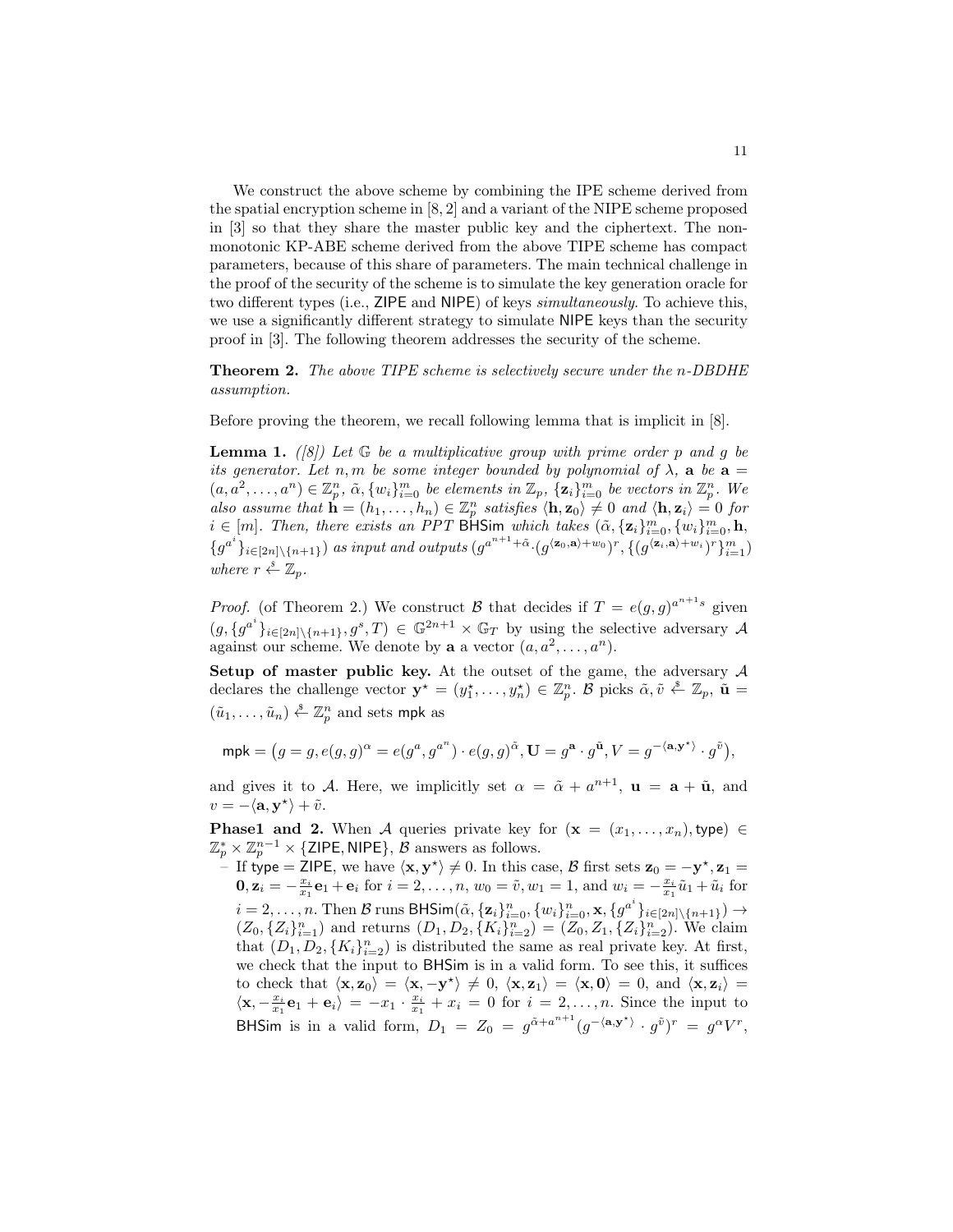$$
D_2 = Z_1 = (g^{(0, \mathbf{a})+1})^r = g^r, \text{ and}
$$
  
\n
$$
K_i = Z_i = (g^{\langle -\frac{x_i}{x_1}\mathbf{e}_1 + \mathbf{e}_i, \mathbf{a}\rangle - \frac{x_i}{x_1}\tilde{u}_1 + \tilde{u}_i})^r = (g^{-\frac{x_i}{x_1}(a+\tilde{u}_1)} \cdot g^{a^i + \tilde{u}_i})^r = (U_1^{-\frac{x_i}{x_1}} \cdot U_i)^r
$$

for  $i \in \{2, ..., n\}$  where  $r \stackrel{\$}{\leftarrow} \mathbb{Z}_p$  as desired.

- If type = NIPE, we have  $\langle x, y^* \rangle = 0$ . In this case,  $\beta$  first sets  $z_0 = e_1, z_1 =$ **0**,  $z_i = -\frac{x_i}{x_1}e_1 + e_i$  for  $i = 2,...,n$ ,  $z_{n+1} = -y^*$ ,  $w_0 = \tilde{u}_1, w_1 = 1$ ,  $w_i =$  $-\frac{x_i}{x_1}\tilde{u}_1 + \tilde{u}_i$  for  $i = 2, \ldots, n$ , and  $w_{n+1} = \tilde{v}$ . Then  $\mathcal{B}$  runs BHSim $(\tilde{\alpha}, {\{z_i\}}_{i=0}^{n+1},$  $\{w_i\}_{i=0}^{n+1}$ ,  $\mathbf{x}, \{g^{a^i}\}_{i \in [2n] \setminus \{n+1\}}) \rightarrow (Z_0, \{Z_i\}_{i=1}^{n+1})$  and returns  $(D_1, D_2, D_3,$  $\{K_i\}_{i=2}^n$  =  $(Z_0, Z_1, Z_{n+1}, \{Z_i\}_{i=2}^n)$ . We claim that  $(D_1, D_2, D_3, \{K_i\}_{i=2}^n)$  is distributed the same as real private key. At first, we check that the input to BHSim is in a valid form. To see this, it suffices to check that  $\langle \mathbf{x}, \mathbf{z}_0 \rangle =$  $\langle \mathbf{x}, \mathbf{e}_1 \rangle = x_1 \neq 0, \langle \mathbf{x}, \mathbf{z}_1 \rangle = \langle \mathbf{x}, \mathbf{0} \rangle = 0, \langle \mathbf{x}, \mathbf{z}_i \rangle = \langle \mathbf{x}, -\frac{x_i}{x_1} \mathbf{e}_1 + \mathbf{e}_i \rangle = 0$  for  $i = 2, \ldots, n$ , and  $\langle \mathbf{x}, \mathbf{z}_{n+1} \rangle = \langle \mathbf{x}, -\mathbf{y}^{\star} \rangle = 0$ . Since the input to BHSim is in a valid form, we have

$$
D_1 = Z_0 = g^{\tilde{\alpha} + a^{n+1}} \cdot (g^{\langle \mathbf{a}, \mathbf{e}_1 \rangle} \cdot g^{\tilde{u}_1})^r = g^{\alpha} \cdot (g^{a + \tilde{u}_1})^r = g^{\alpha} U_1^r
$$

where  $r \stackrel{\hspace{0.1em}\mathsf{\scriptscriptstyle\$}}{\leftarrow} \mathbb{Z}_p$ . We can also check that  $D_2 = g^r$  and  $\{K_i\}_{i=2}^n = \{(U_1^{-\frac{x_i}{x_1}} \cdot$  $(U_i)^r\}_{i=2}^n$  by exactly the same computation as in the case of type = ZIPE. Finally, we have that  $D_3 = Z_{n+1} = (g^{-\langle \mathbf{a}, \mathbf{y}^* \rangle + \tilde{v}})^r = V^r$  as desired.

**Challenge.** At some point in the game,  $A$  submits a pair of ciphertexts  $(M_0, M_1)$ to B. B flips a random coin  $\beta \stackrel{\$}{\leftarrow} \{0,1\}$  and returns  $(C_0, C_1, C_2) = (\mathsf{M}_{\beta} \cdot e(g^s, g^{\tilde{\alpha}}))$ .  $T, g^s, (g^s)^{-(\langle \mathbf{y}^*, \tilde{\mathbf{u}} \rangle + \tilde{v})})$  to A. Since

$$
(g^s)^{-(\langle \mathbf{y}^\star, \tilde{\mathbf{u}} \rangle + \tilde{v})} = (g^{\langle -\mathbf{a}, \mathbf{y}^\star \rangle + \tilde{v}} \cdot g^{\langle \mathbf{a} + \tilde{\mathbf{u}}, \mathbf{y}^\star \rangle})^{-s} = (V U_1^{y_1^\star} \cdots U_n^{y_n^\star})^{-s}
$$

and  $e(g^s, g^{\tilde{\alpha}}) \cdot e(g, g)^{a^{n+1}s} = e(g, g)^{s\alpha}$ , the ciphertext is in a valid form if  $T =$  $e(g,g)^{a^{n+1}s}.$ 

Guess. Finally, A outputs its guess  $\beta'$  for  $\beta$ . If  $\beta' = \beta$ , A outputs 1 for its guess. Otherwise, it outputs 0. If  $T = e(g, g)^{sa^{n+1}}$ , the above simulation is perfect and thus  $A$  has non-negligible advantage. On the other hand, If  $T$  is a random element in  $\mathbb{G}_T$ , A's advantage is 0. Therefore, if A breaks our scheme with non-negligible advantage,  $\beta$  has a non-negligible advantage against the *n*-DBDHE assumption.

## 5 TIPE Scheme from the DBDH assumption

In this section, we propose a TIPE scheme from the DBDH assumption, which is one of the weakest assumptions in bilinear groups. By sequentially applying the conversions from TIPE to TIBBE in Sec. 3.1 and from TIBBE to non-monotonic KP-ABE in Sec. 3 to the scheme, we obtain a new non-monotonic KP-ABE scheme from the DBDH assumption. Compared to the Non-monotonic KP-ABE scheme from the same assumption in [28], the public key and ciphertext size of our scheme are approximately half the size of theirs, and the private key size is comparable.

12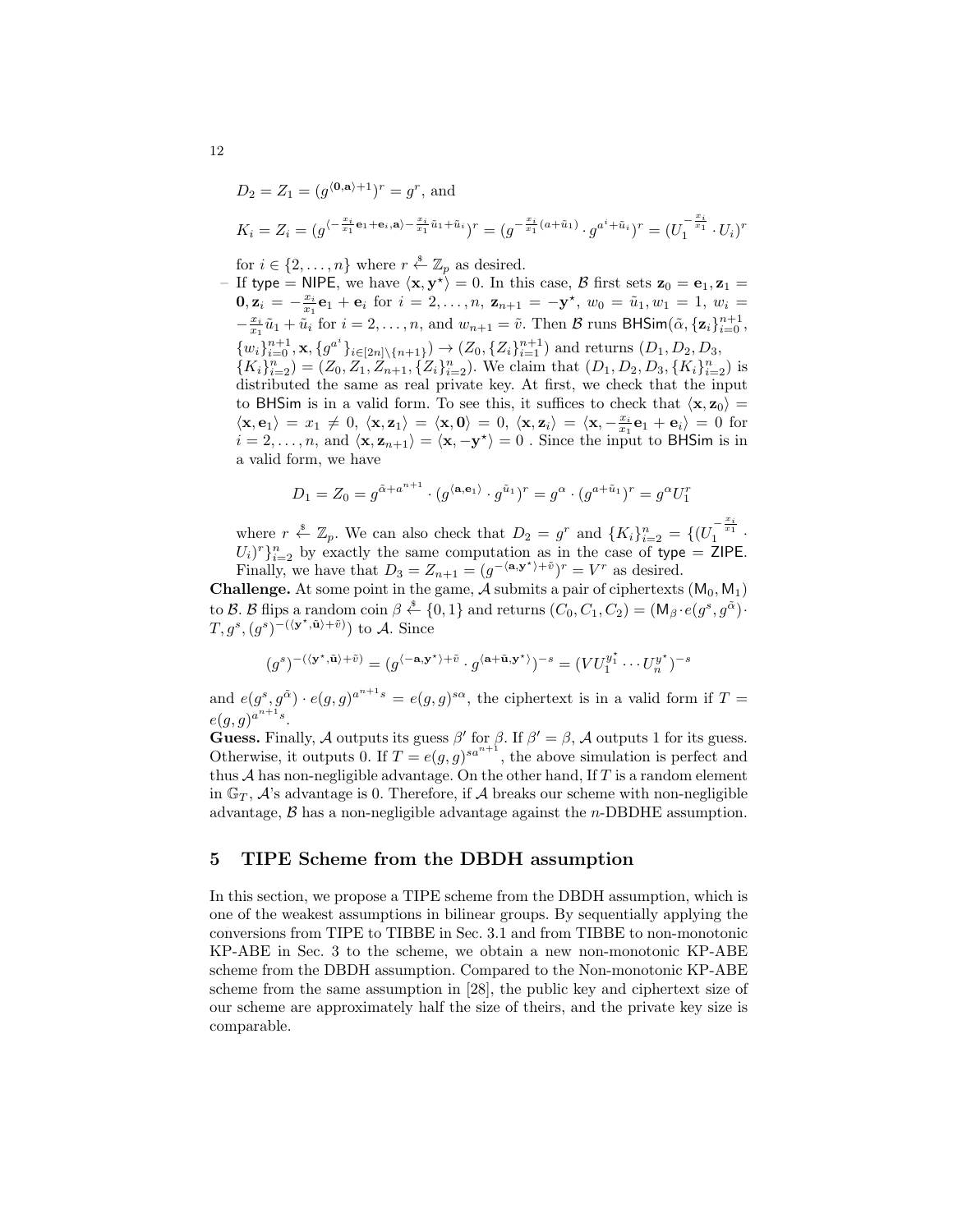Setup( $\lambda, n$ ): It chooses bilinear groups ( $\mathbb{G}, \mathbb{G}_T$ ) of prime order  $p > 2^{\lambda}$  with  $g \stackrel{\hspace{0.1em}\mathsf{\scriptscriptstyle\$}}{\leftarrow} \mathbb{G}$ . It also picks  $u, \alpha \stackrel{\hspace{0.1em}\mathsf{\scriptscriptstyle\$}}{\leftarrow} \mathbb{Z}_p$  and  $\mathbf{v} = (v_1, \ldots, v_n) \stackrel{\hspace{0.1em}\mathsf{\scriptscriptstyle\$}}{\leftarrow} \mathbb{Z}_p^n$ . Then it sets  $U = g^u$  and  $\mathbf{V} = (V_1, \dots, V_n) = g^v$ . It finally outputs the master public key  $mpk = (g, U, V_1, \ldots, V_n, e(g, g)^{\alpha})$  and the master secret key  $msk = \alpha$ .

Encrypt(mpk, M, y): To encrypt  $M \in \mathbb{G}_T$  for the vector  $\mathbf{y} = (y_1, \ldots, y_n) \in \mathbb{Z}_p^n$ , it picks  $s \stackrel{\$}{\leftarrow} \mathbb{Z}_p$  and computes the ciphertext as

$$
C = \Big(C_0 = \mathsf{M} \cdot e(g, g)^{\alpha s}, C_1 = g^s, \{E_i = (U^{y_i} V_i)^{-s}\}_{i=1,...n}\Big).
$$

KeyGen(msk, mpk,  $(\mathbf{x}, \mathsf{type})$ ) : To generate a private key for  $(\mathbf{x} = (x_1, \dots, x_n) \in$  $\mathbb{Z}_p^n$ , type  $\in$  {ZIPE, NIPE}), it chooses  $r \stackrel{s}{\leftarrow} \mathbb{Z}_p$  and computes

$$
\begin{cases}\n\mathsf{sk}_{(\mathbf{x},\mathsf{ZIPE})} = \left(D_1 = g^\alpha \cdot (V_1^{x_1} \cdots V_n^{x_n})^r, D_2 = g^r\right) & \text{if type = \mathsf{ZIPE}} \\
\mathsf{sk}_{(\mathbf{x},\mathsf{NIPE})} = \left(D_1 = g^\alpha U^r, D_2 = (V_1^{x_1} \cdots V_n^{x_n})^r, D_3 = g^r\right) & \text{if type = \mathsf{NIPE}}.\n\end{cases}
$$

Decrypt(mpk,  $C$ ,  $y$ ,  $sk_{(x, type)}$ ): It computes

$$
\begin{cases}\ne(C_1, D_1) \cdot e(\prod_{i=1}^n E_i^{x_i}, D_2) = e(g, g)^{s\alpha} & \text{if type = ZIPE} \\
n & \text{if type = ZIPE}\n\end{cases}
$$

$$
\left\{ e(C_1, D_1) \cdot \left( e(\prod_{i=1}^n E_i^{x_i}, D_3) \cdot e(C_1, D_2) \right)^{\frac{1}{\langle x, y \rangle}} = e(g, g)^{s\alpha} \quad \text{if type = NIPE}
$$

and recovers the message by  $C_0/e(g, g)^{s\alpha} = M$ .

The following theorem addresses the security of the scheme. The proof will be found in the full version of this paper.

**Theorem 3.** The above TIPE scheme is selectively secure under the DBDH assumption.

## 6 Unbounded TIBBE Scheme

In the TIBBE schemes derived from the TIPE schemes in Sec. 4 and 5, the number of identities per ciphertext is bounded by a parameter n. In this section, we propose a TIBBE scheme without such a restriction. The structure of the construction can be seen as a combination of the IBBE scheme implicit in KP-ABE scheme in [30] and the IBR scheme in [21]. By applying the conversion in Sec. 3 to the scheme, we obtain the first non-monotonic KP-ABE scheme in the standard model that does not restrict the number of attributes per ciphertext or the number of times the same attribute can be used in an access formula associated with a private key.

Setup( $\lambda$ ): It chooses bilinear groups ( $\mathbb{G}, \mathbb{G}_T$ ) of prime order  $p > 2^{\lambda}$  with  $g \stackrel{\hspace{0.1em}\mathsf{\scriptscriptstyle\$}}{\leftarrow} \mathbb{G}$ . It also picks  $H, U, V, W \stackrel{s}{\leftarrow} \mathbb{G}$  and  $b, \alpha \stackrel{s}{\leftarrow} \mathbb{Z}_p^n$ . Then it sets  $B = g^b, B' =$  $g^{b^2}$ ,  $V' = V^b$ . It finally outputs the master public key mpk  $= (g, H, U, W, B, B')$  $, V, V', e(g, g)^\alpha)$  and the master secret key msk =  $\alpha$ .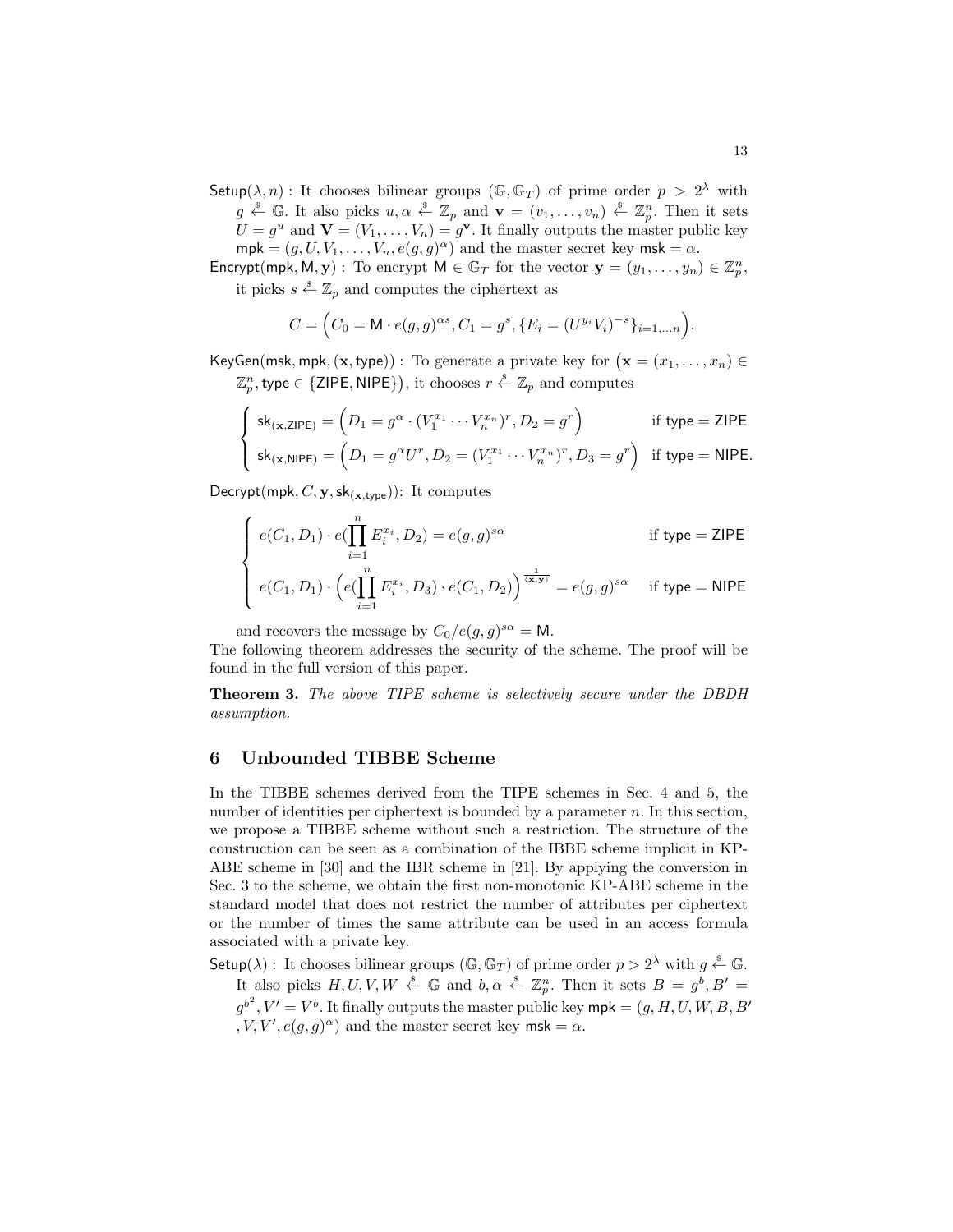Encrypt(mpk, M, S) : To encrypt  $M \in \mathbb{G}_T$  for the set of identities  $S = (ID_1, \ldots, I_m)$ 

 $\mathsf{ID}_k$ )  $\subset \mathbb{Z}_p$ , it chooses  $s, t_1, \ldots, t_k \stackrel{s}{\leftarrow} \mathbb{Z}_p$  and random  $s_1, \ldots, s_k \in \mathbb{Z}_p$  such that  $s_1 + \ldots + s_k = s$  and computes the ciphertext as  $C =$ 

$$
\left(C_0 = \mathsf{M} \cdot e(g, g)^{\alpha s}, C_1 = g^s, \left\{ \begin{aligned} C_{i,1} &= W^{-s} (U^{\mathsf{ID}_i} H)^{-t_i}, C_{i,2} = g^{t_i} \\ C'_{i,1} &= (B'^{\mathsf{ID}_i} V')^{-s_i}, C'_{i,2} = B^{s_i} \end{aligned} \right\}_{i \in [k]} \right).
$$

KeyGen(msk, mpk, (ID, type)) : To generate a private key for  $ID \in \mathbb{Z}_p$ , it chooses  $r \stackrel{\hspace{0.1em}\mathsf{\scriptscriptstyle\$}}{\leftarrow} \mathbb{Z}_p$  and computes the private key as

$$
\begin{cases}\n\mathsf{sk}_{(\mathsf{ID},\mathsf{IBBE})} = \left(D_1 = g^\alpha \cdot W^r, D_2 = (U^{\mathsf{ID}} H)^r, D_3 = g^r\right) & \text{if type = IBBE} \\
\mathsf{sk}_{(\mathsf{ID},\mathsf{IBR})} = \left(D_1 = g^\alpha \cdot (B')^r, D_2 = (B^{\mathsf{ID}} V)^r, D_3 = g^r\right) & \text{if type = IBR.}\n\end{cases}
$$

Decrypt(mpk, C, S, sk<sub>(ID,type)</sub>): We assume that in the case of type = IBBE, ID is contained in  $ID \in S = \{ ID_1, \ldots, ID_k \}$ , so that decryption is possible. Therefore, there is an  $\tau \in [k]$  such that  $ID = ID_{\tau}$ . It computes

$$
\begin{cases}\ne(C_1, D_1) \cdot e(C_{\tau,1}, D_3) \cdot e(C_{\tau,2}, D_2) = e(g, g)^{s\alpha} & \text{if type = IBBE} \\
e(C_1, D_1) \cdot \prod_{i=1}^k (e(C'_{i,1}, D_3) \cdot e(C'_{i,2}, D_2))^{\frac{1}{(\text{ID}_i - \text{ID})}} = e(g, g)^{s\alpha} & \text{if type = IBR}\n\end{cases}
$$

and recovers the message by  $C_0/e(g, g)^{s\alpha} = M$ .

We can prove selective security of the scheme under the new assumption that we call  $n-(A)$  assumption which is secure in the generic group model. The definition of the assumption and the proof will appear in the full version of this paper.

## 7 Unbounded Non-monotonic CP-ABE Scheme

In this section, we propose the first non-monotonic CP-ABE scheme that does not restrict the size of the attributes set or the number of times the same attribute can be used in an access formula. Our starting point for the construction of the scheme is the unbounded (monotonic) CP-ABE scheme in [30]. To support the non-monotonic access structure, we first construct a suitable revocation mechanism, which can be seen as a ciphertext-policy version of the IBR scheme in [21]. Then, we combine this with the CP-ABE scheme in [30] to obtain our new scheme. Because some parameters are shared between the two schemes, the public key of our scheme is only one group element longer than that of the scheme in [30], while our scheme supports a more general access structure.

Setup( $\lambda$ ): It chooses bilinear groups ( $\mathbb{G}, \mathbb{G}_T$ ) of prime order  $p > 2^{\lambda}$  with  $g \stackrel{\hspace{0.1em}\mathsf{\scriptscriptstyle\$}}{\leftarrow} \mathbb{G}$ . It also picks  $b, \alpha \stackrel{s}{\leftarrow} \mathbb{Z}_p$  and  $H, U, V, W \stackrel{s}{\leftarrow} \mathbb{G}$ . Then it sets  $V' = U^b$  and outputs the master public key  $mpk = (g, H, U, V, V', W, e(g, g)^{\alpha})$  and the master secret key msk =  $(\alpha, b)$ .

14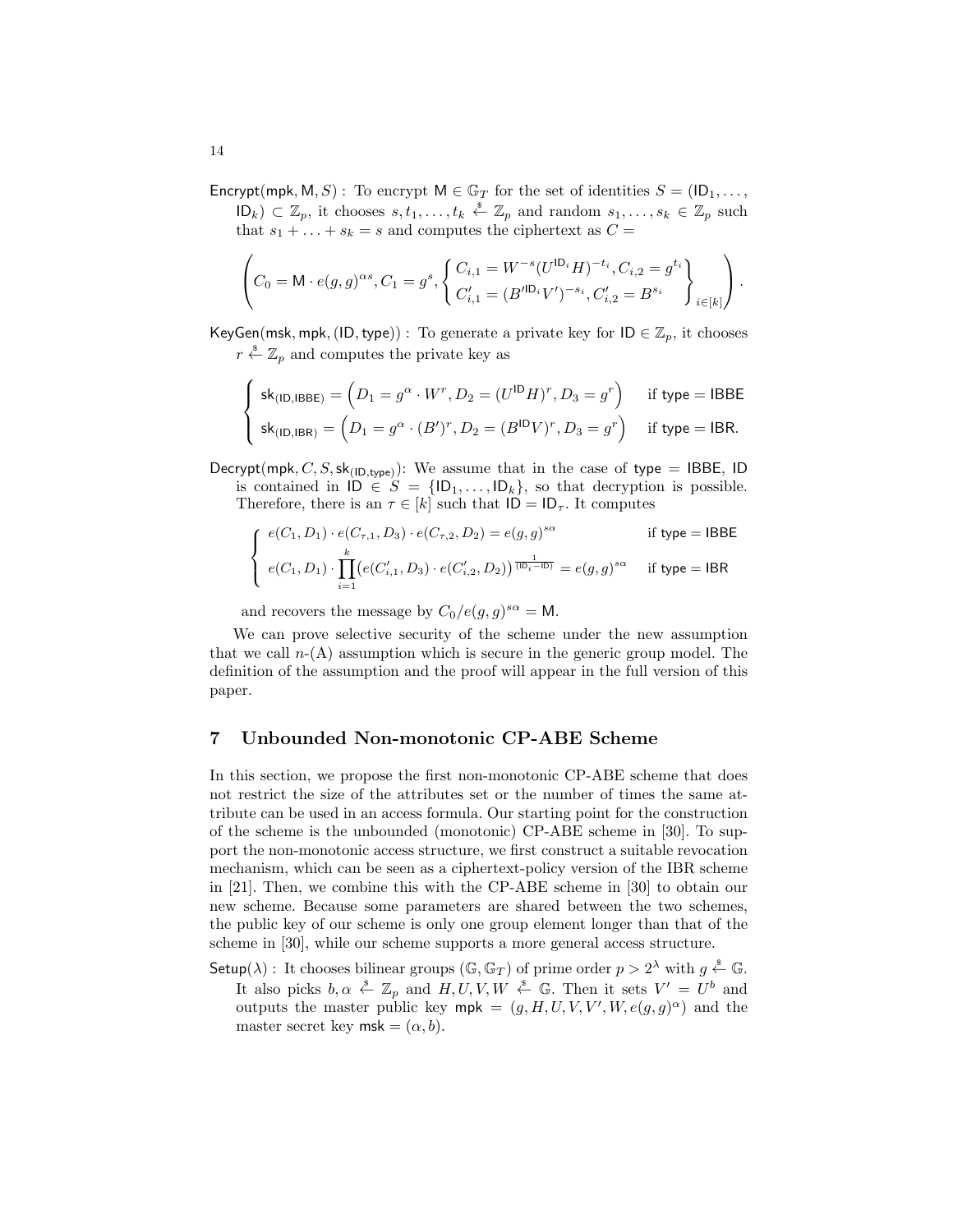KeyGen(msk, mpk,  $\omega$ ) : To generate a private key for a set of attributes  $\omega$  =  $\{\omega_1,\ldots\omega_k\}\subset\mathbb{Z}_p$ , it chooses  $r,r_1,\ldots,r_k\overset{\hspace{0.1em}\mathsf{\scriptscriptstyle\$}}{\leftarrow}\mathbb{Z}_p$  and random  $r'_1,\ldots,r'_k\in\mathbb{Z}_p$ such that  $r'_1 + \ldots + r'_k = r$ . It then outputs the private key as

$$
\mathsf{sk}_{\omega} = \left( D_1 = g^{\alpha} W^r, D_2 = g^r, \begin{cases} K_{i,1} = V^{-r} (U^{\omega_i} H)^{r_i}, & K_{i,2} = g^{r_i} \\ K'_{i,1} = (U^{b\omega_i} H^b)^{r'_i}, & K'_{i,2} = g^{br'_i} \end{cases} \right).
$$

Encrypt(mpk,  $M$ ,  $\hat{A}$ ) : The input to the algorithm is the master public key mpk, the message  $M \in \mathbb{G}_T$  and a non-monotonic access structure A such that we have  $\mathbb{A} = NM(\mathbb{A})$  for some monotonic access structure  $\mathbb{A}$  over a set  $\mathcal{P}$ of attributes and associated with a linear secret sharing scheme  $(L, \pi)$ . Let L be an  $\ell \times m$  matrix. First, it picks random  $\mathbf{s} = (s, s_2, \ldots, s_m) \stackrel{s}{\leftarrow} \mathbb{Z}_p^m$ and computes share of s for  $\pi(i)$  by  $\lambda_i = \langle \mathbf{L}_i \cdot \mathbf{s} \rangle$  for  $i = 1, \ldots, \ell$ . It then computes  $C_0 = \mathsf{M} \cdot e(g, g)^{\alpha \cdot s}$ ,  $C_1 = g^s$ . It also computes  $(C_{i,1}, C_{i,2}, C_{i,3})$  for every  $i = 1, \ldots, \ell$  as follows.

$$
\begin{cases}\nC_{i,1} = W^{\lambda_i} V^{t_i}, \ C_{i,2} = (U^{x_i} H)^{-t_i}, \ C_{i,3} = g^{t_i} & \text{if } \pi(i) = x_i \\
C_{i,1} = W^{\lambda_i} (V')^{t_i}, \ C_{i,2} = (U^{x_i} H)^{-t_i}, \ C_{i,3} = g^{t_i} & \text{if } \pi(i) = x'_i\n\end{cases}
$$

where  $t_i \stackrel{\text{*}}{\leftarrow} \mathbb{Z}_p$ . The final output is  $C = (C_0, C_1, \{C_{i,1}, C_{i,2}, C_{i,3}\}_{i \in [\ell]})$ .

Decrypt(mpk,  $C, \omega, s k_{\tilde{A}}$ ) : Assume first that the policy  $\tilde{A}$  is satisfied by the attribute set  $\omega$ , so that decryption is possible. Since  $\tilde{A} = NM(A)$  for some access structure A associated with a linear secret sharing scheme  $(L, \pi)$ , we have  $\omega' = N(\omega) \in A$  and we let  $I = \{i | \pi(i) \in \omega'\}.$  Since  $\omega'$  is authorized in A, the receiver can efficiently compute reconstruction coefficients  $\{(i,\mu_i)\}_{i\in I}$  = Recon $_{L,\pi}(\omega')$  such that  $\sum_{i\in I}\mu_i\lambda_i = s$ . It parses  $C =$  $(C_0, C_1, \{C_{i,1}, C_{i,2}, C_{i,3}\}_{i \in [\ell]}),$  sk<sub> $\omega$ </sub> =  $(D_1, D_2, \{K_{i,1}, K_{i,2}, K'_{i,1}, K'_{i,2}\}_{i \in [k]})$  and computes  $e(g,g)^{r \cdot \lambda_i}$  for each  $i \in I$  as

$$
\int e(C_{i,1}, D_2) \cdot e(C_{i,2}, K_{\tau,2}) \cdot e(C_{i,3}, K_{\tau,1}) \to e(g, W)^{r \lambda_i} \quad \text{if } \pi(i) = x_i
$$

$$
\left\{ \begin{array}{ll} e(C_{i,1}, D_2) \cdot \prod_{j \in [k]} \left( e(C_{i,3}, K'_{j,1}) \cdot e(C_{i,2}, K'_{j,2}) \right)^{\frac{1}{x_i - \omega_j}} = e(g, W)^{r \lambda_i} & \text{if } \pi(i) = x'_i \end{array} \right\}
$$

where  $\tau$  is the index such that  $\omega_{\tau} = x_i$ . Such  $\tau$  exists if  $i \in I$  and  $\pi(i)$  is non-negated attribute. Next, it computes  $e(C_1, D_1) \cdot \prod_{i \in I} (e(g, W)^{r \lambda_i})^{-\mu_i} =$  $e(g^s, g^{\alpha})e(g, W)^{sr}e(g, W)^{-r\sum_{i\in I}\mu_i\lambda_i} = e(g, g)^{\alpha \cdot s}.$  Finally, it recovers the message by  $C_0/e(g,g)^{s\alpha} = M$ .

We can prove selective security of the scheme under the new assumption that we call  $n-(B)$  assumption which is secure in the generic group model. The definition of the assumption and the proof will appear in the full version of this paper.

## 8 Comparisons

Here, we compare our schemes with existing schemes. In Table 1, we compare non-monotonic KP-ABE schemes with compact ciphertexts. In Table 2, we com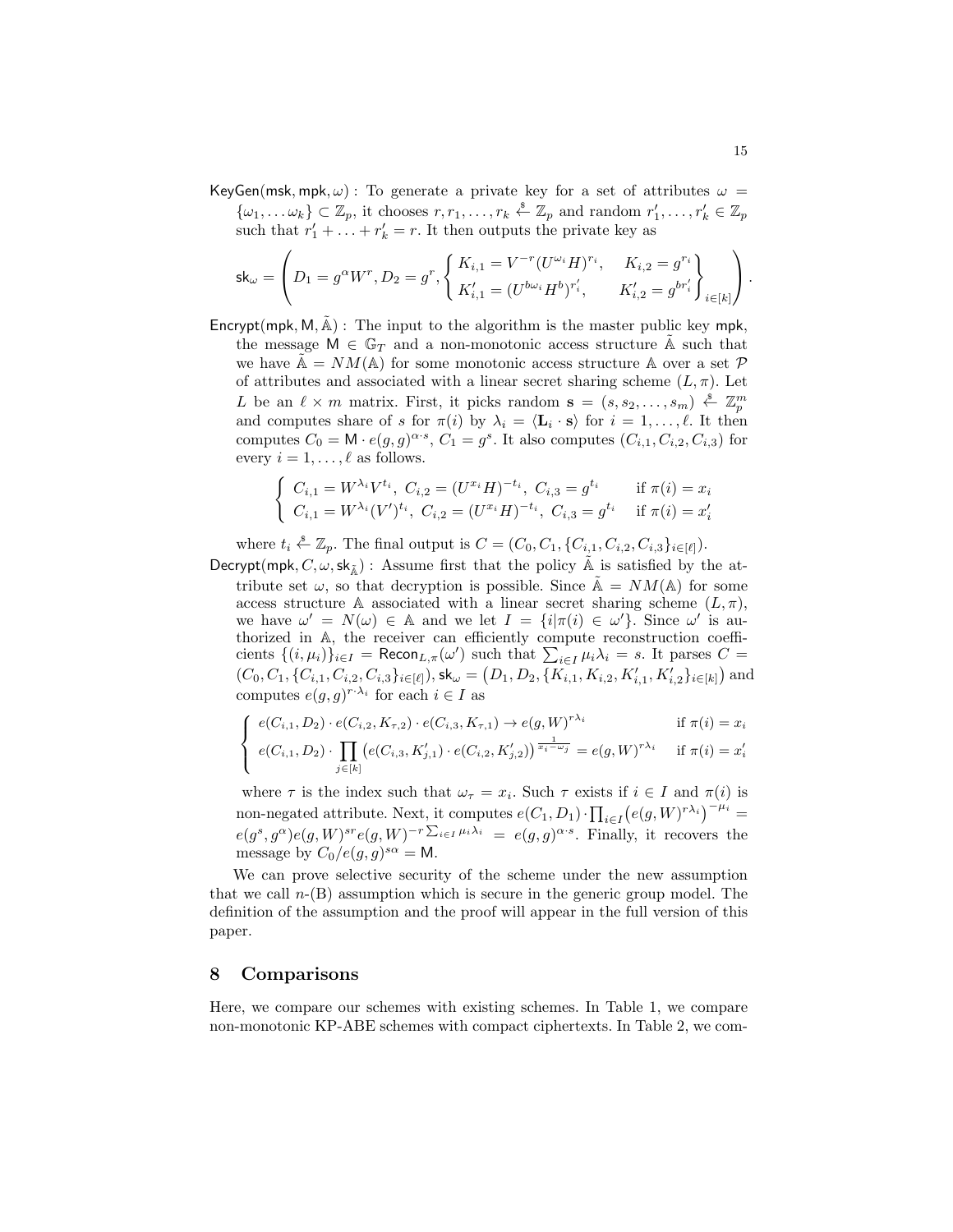pare non-monotonic KP-ABE schemes from the DBDH assumption. In Table 3 (resp., 4), we compare the KP (resp., CP)-ABE schemes which allow unbounded size for set of attributes associated with ciphertext (resp., private key). In these tables,  $\bar{n} = |\text{attribute set}| = |\omega|$ , *n* is the maximum bound of  $\bar{n}$  (i.e.,  $|\omega| < n$ ),  $\varphi$  is the number of allowed repetition of the same attributes which appear in a policy, and  $t_1$  and  $t_2$  are the number of non-negated and negated attributes that apper in an access policy. We also let  $t = t_1 + t_2$ . The terms "reg-exp." and "mult-exp." refer to regular and multi-exponentiation in  $\mathbb{G}$  and  $\mathbb{G}_T$ . The Pippenger algorithm [29] can efficiently compute the latter. The term "pair" refers to pairing computation. The columun "unbounded set" in Table 3 (resp., 4) states whether unbounded attribute set size is allowed for ciphertext (resp., for key) or not. The columun "unbounded multi-use" states whether unboudned reuse of the same policy for a key (resp., ciphertext) is allowed or not.

In Table 2, we only highlight the encryption cost. As for the efficiency of the decryption algorithm, our scheme in Sec. 5 is somewhat slower than [28], because of the additional exponentiations. Note that the schemes in [27] achieve adaptive security, whereas all the other schemes achieve only selective security.

Table 1. Comparison of non-monotonic KP-ABE with compact ciphertexts

| Schemes         | Master public Ciphertext                     |          | Private      | Computational cost for | Assumption                           |            |
|-----------------|----------------------------------------------|----------|--------------|------------------------|--------------------------------------|------------|
|                 | kev size                                     | overhead | key size     | encryption             | decryption                           |            |
|                 | $( \mathbb{G} ,  \mathbb{G}_{\mathcal{T}} )$ | G        | G            |                        | $reg, mult)$ -exp $(pair, mult-exp)$ |            |
| ALP $[3]$       | $(2n+2,1)$                                   | -3       | $(n+1)t$     | (2, 2)                 | $(3,3^*)$                            | $n$ -DBDHE |
| Ours in Sec. 4. | $(n+2,1)$                                    |          | $(n+1)t+t_2$ | (2, 1)                 | $(2,2^*)$                            | $n$ -DBDHE |
|                 |                                              |          |              |                        |                                      |            |

<sup>∗</sup> These multi-exponentiation is heavier than that needed in the encryption algorithm.

| <b>Table 2.</b> Comparison of non-monotonic KP-ABE schemes from the DBDH |  |
|--------------------------------------------------------------------------|--|
|--------------------------------------------------------------------------|--|

| Schemes        |                                  | Master public key size Ciphertext overhead Private key size Encryption cost |               |         |                    |
|----------------|----------------------------------|-----------------------------------------------------------------------------|---------------|---------|--------------------|
|                | $( \mathbb{G} ,  \mathbb{G}_T )$ | IG I                                                                        | G             |         | reg-exp. mult-exp. |
| OSW [28]       | $(2n+2,0)$                       | $2n-1$                                                                      | $2t_1 + 3t_2$ | $\cdot$ | $2n+$              |
| Ours in Sec. 5 | $(n+2,1)$                        | $n+1$                                                                       | $2t_1 + 3t_2$ |         | $\, n$             |

<sup> $\dagger$ </sup> For simplicity, we compare these schemes in a most basic form. However, we can modify the schemes so that the ciphertext size only depends on  $\bar{n}$  instead of n, which might be preferable<br>in many case, by the technique in [28]. As a result, master public key and the private key becomes larger, whereas it makes ciphertext size smaller and encryption/decryption cost lower.

‡ These multi-exponentiations are heavier than that of our scheme in Sec. 5.

Table 3. Comparison of KP-ABE schemes with unbounded attribute set size

| Schemes<br>Access |                             | Ciphertext                |                  | Private key        |                        | Assumption         |
|-------------------|-----------------------------|---------------------------|------------------|--------------------|------------------------|--------------------|
|                   | structure                   | overhead $( \mathbb{G} )$ | unbounded<br>set | $size(\mathbb{G})$ | unbounded<br>multi-use |                    |
| LSW[21]           | non-monotone                | $3\bar{n}+1$              | Yes              | $2t + t_2$         | Yes                    | $RO+n-MEBDH$       |
| OT[27]            | non-monotone                | $14\bar{n}\varphi+5$      | Yes              | $14t + 5$          | No                     | DLIN               |
| RW[30]            | monotone                    | $2\bar{n}+1$              | Yes              | 3t <sub>1</sub>    | Yes                    | $n$ -lassumption   |
| LW[23]            | monotone                    | $3\bar{n}+1$              | $_{\rm Yes}$     | 4t <sub>1</sub>    | Yes                    | assumption 1-4     |
|                   | Ours in Sec. 6 non-monotone | $4\bar{n}+1$              | $_{\rm Yes}$     | 3t                 | Yes                    | $n-(A)$ assumption |

§ LW scheme [23] is constructed in composite order group.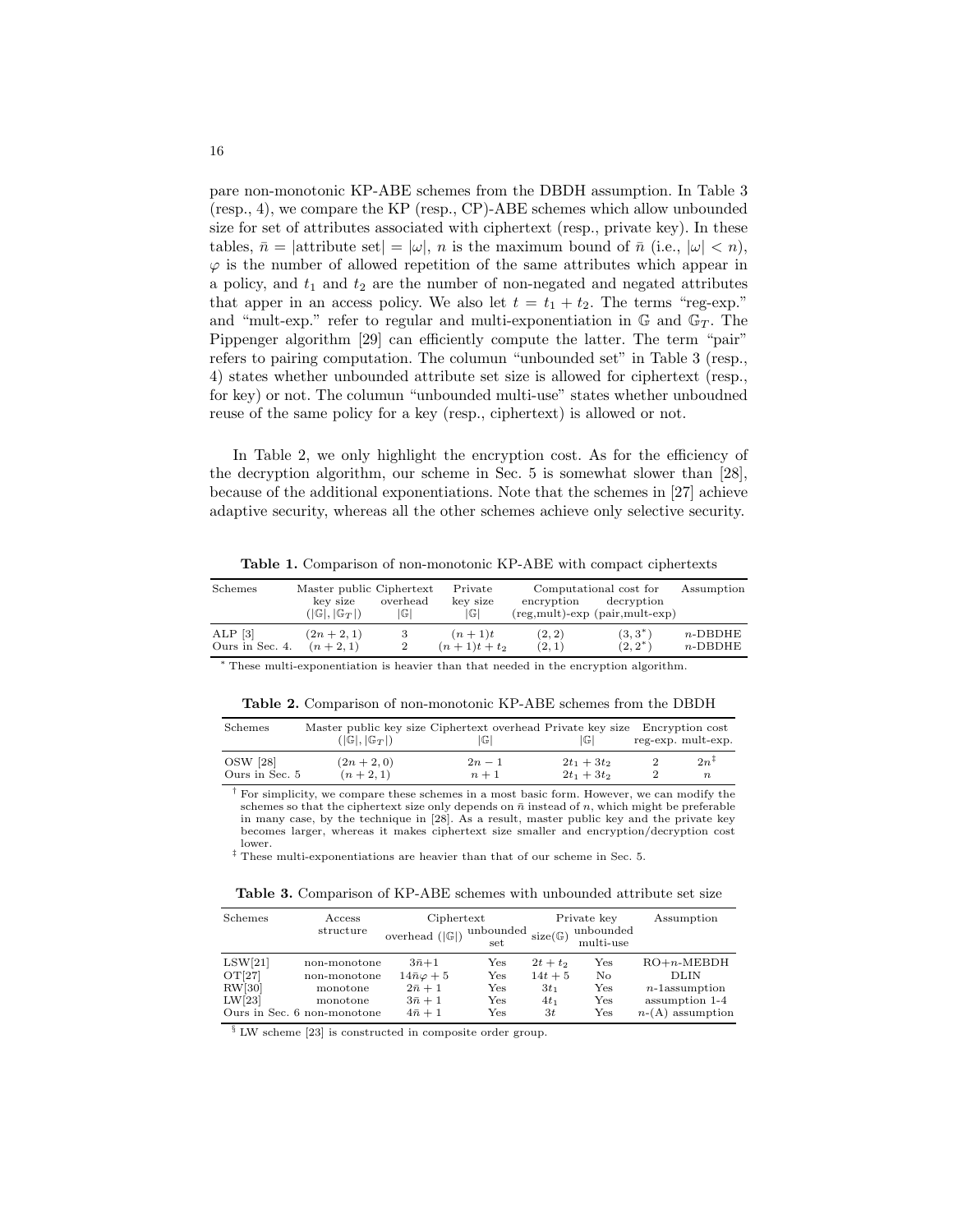Table 4. Comparison of CP-ABE schemes with unbounded attribute set size

| Schemes<br>Access |                             | Ciphertext                |              | Private key          |           | Assumption         |
|-------------------|-----------------------------|---------------------------|--------------|----------------------|-----------|--------------------|
|                   | structure                   | overhead $( \mathbb{G} )$ | unbounded    | $size(\mathbb{G})$   | unbounded |                    |
|                   |                             |                           | multi-use    |                      | set       |                    |
| OT[27]            | non-monotone                | $14t + 5$                 | No.          | $14\bar{n}\varphi+5$ | Yes       | DLIN               |
| RW[30]            | monotone                    | $3t_1 + 1$                | Yes          | $2\bar{n}+2$         | Yes       | $n-2$ assumption   |
|                   | Ours in Sec. 7 non-monotone | $3t+1$                    | $_{\rm Yes}$ | $4\bar{n}+2$         | Yes       | $n-(B)$ assumption |

Acknowledgement. We thank Yannis Rouselakis, Brent Waters, anonymous reviewers of PKC 2014, and members of Shin-Akarui-Angou-Benkyoukai for their helpful discussions and comments.

## References

- 1. Nuttapong Attrapadung and Hideki Imai. Conjunctive broadcast and attributebased encryption. In Pairing, pp. 248–265, 2009.
- 2. Nuttapong Attrapadung and Benoît Libert. Functional encryption for inner product: Achieving constant-size ciphertexts with adaptive security or support for negation. In Public Key Cryptography, pp. 384–402, 2010.
- 3. Nuttapong Attrapadung, Benoît Libert, and Elie de Panafieu. Expressive keypolicy attribute-based encryption with constant-size ciphertexts. In Public Key  $Cryptography$ , pp. 90–108, 2011.
- 4. Amos Beimel. Secure Schemes for Secret Sharing and Key Distribution. PhD thesis, Israel Institute of Technology, Technion, Haifa, Israel, 1986.
- 5. John Bethencourt, Amit Sahai, and Brent Waters. Ciphertext-policy attributebased encryption. In IEEE Symposium on Security and Privacy, pp. 321–334, 2007.
- 6. Dan Boneh and Xavier Boyen. Secure identity based encryption without random oracles. In CRYPTO, pp. 443–459, 2004.
- 7. Dan Boneh, Craig Gentry, and Brent Waters. Collusion resistant broadcast encryption with short ciphertexts and private keys. In CRYPTO, pp. 258–275, 2005.
- 8. Dan Boneh and Michael Hamburg. Generalized identity based and broadcast encryption schemes. In ASIACRYPT, pp. 455–470, 2008.
- 9. Dan Boneh, Amit Sahai, and Brent Waters. Functional Encryption: Definitions and Challenges. In TCC, pp. 253–273, 2011.
- 10. Melissa Chase. Multi-authority attribute based encryption. In TCC, pp. 515–534, 2007.
- 11. Melissa Chase and Sherman S. M. Chow. Improving privacy and security in multiauthority attribute-based encryption. In ACM Conference on Computer and Communications Security, pp. 121–130, 2009.
- 12. Ling Cheung and Calvin C. Newport. Provably secure ciphertext policy abe. In ACM Conference on Computer and Communications Security, pp. 456–465, 2007.
- 13. Sanjam Garg, Craig Gentry, Shai Halevi, Amit Sahai, and Brent Waters. Attributebased encryption for circuits from multilinear maps. In CRYPTO (2), pp. 479–499, 2013.
- 14. Sergey Gorbunov, Vinod Vaikuntanathan, and Hoeteck Wee. Attribute-based encryption for circuits. In STOC, pp. 545–554, 2013.
- 15. Vipul Goyal, Abhishek Jain, Omkant Pandey, and Amit Sahai. Bounded ciphertext policy attribute based encryption. In ICALP (2), pp. 579–591, 2008.